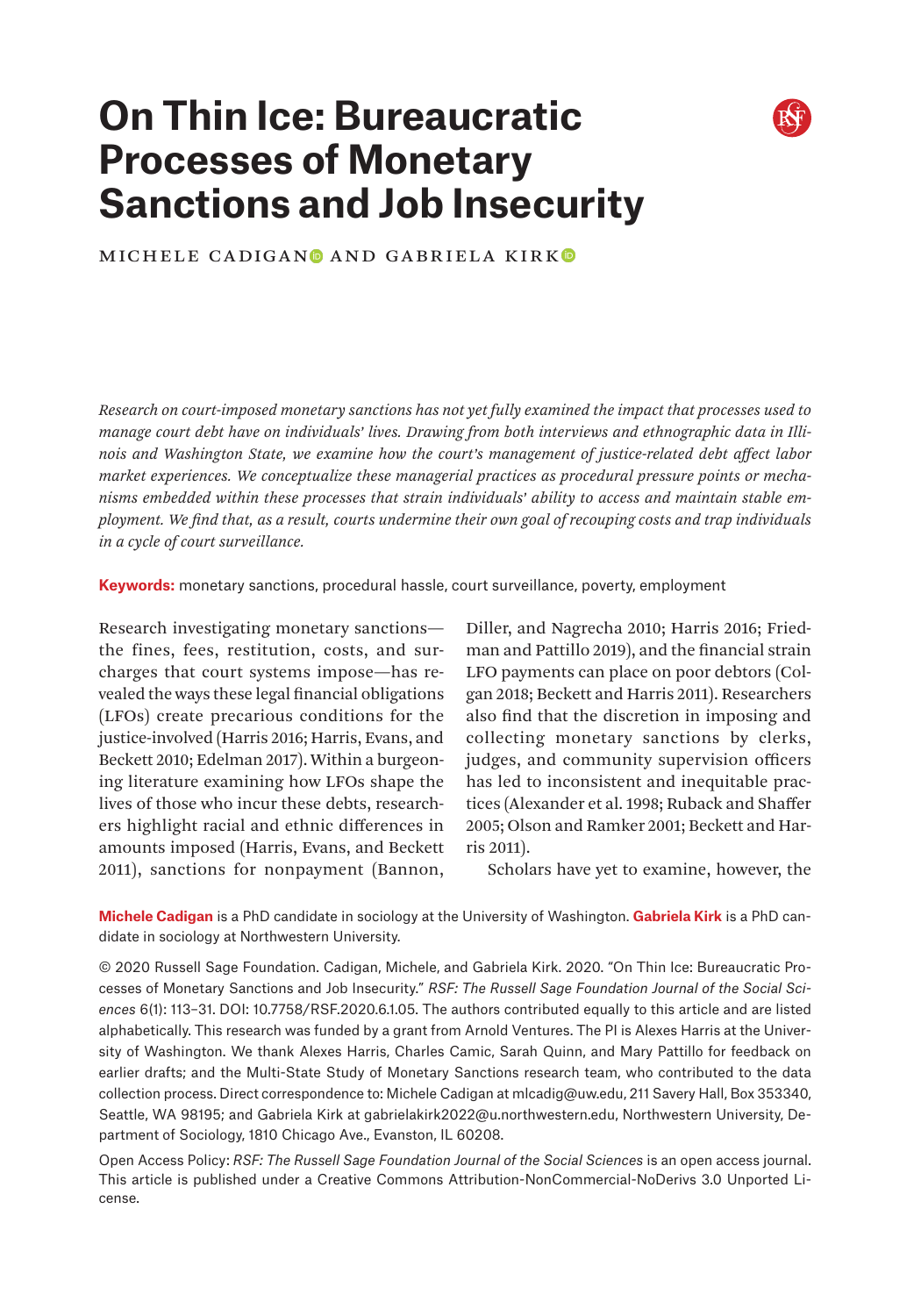possible destabilizing effects of court processes used for managing payments on those burdened with this debt. Previous work has demonstrated the punishing nature of the court process itself prior to conviction (Feeley 1979; Kohler-Hausmann 2018) and the ways that court surveillance profoundly shapes the lives of the justice-involved (Goffman 2014; Cozzolino 2018; Brayne 2014; Vanhaelemeesch, Vander Beken, and Vandevelde 2014), but it has not discussed the management of court debt as part of this surveillance of individuals over time. Monetary sanctions are a particularly important context in which to examine this process because they can be more enduring and pervasive than other forms of justice system supervision. Focusing on impacts on employment, this study examines how court bureaucratic processes for monitoring and incentivizing payment toward LFOs place pressure and strain on the lives of individuals outside the formal punishment of the debt. For financially strained individuals, access to stable employment is vital to paying off court debt and exiting the criminal justice system (Harris 2016). Thus, when courts use a system for managing payments that strains labor market participation, they undermine their goal of recouping costs and trap individuals in an endless cycle of court surveillance.

Work on the pre-sentencing process has defined procedural hassle as the "burdens and opportunity costs attendant to complying with the legal proceedings" (Kohler-Hausmann 2013, 353). In the case of monetary sanctions, respondents in this study identified particular practices within the court that extracted time and resources beyond the debt itself that constrained their ability to access and maintain stable employment. Drawing from interview data and ethnographic court observations, we conceptualize these particular practices as *procedural pressure points* to pinpoint the mechanisms embedded in the court's process for managing payment that strained labor market experiences and led to this counterproductive system. This concept allows for a more detailed analysis of the specific practices that contribute to procedural hassle, particularly in the postsentencing process, and enables examination of the unique consequences associated with

each practice. Further, by looking at each point within the process separately, we describe how these practices related to each other and affected individuals differently depending on their access to resources such as stable housing and reliable transportation. Three practices emerged as procedural pressure points with unique transaction costs in the courts' debt management process: compliance review hearings, failure to appear (FTA) warrants, and driver's license suspensions for unpaid LFOs. These practices led to missed days of work, made it difficult to get to work on time, and strained individuals' time and resources needed to seek employment.

This article expands the literature that examines the ways criminal justice involvement impedes full and consistent labor market participation—adding a new focus on court administrative processes for debt collection. In addition to adding empirical findings to scholarship on monetary sanctions, the article adds to our understanding of the court system as an institution of surveillance, management, and particularly enduring social control. Even more, these court processes for managing and punishing individuals with court-related debt suggest that this is truly a story of managing and punishing poverty given that we find procedural pressure points disproportionately affect the poor. Criminal justice involvement is both a cause of economic insecurity and a consequence (Wacquant 2001; Western 2002). The imposition of monetary sanctions and the particular processes through which courts attempt to collect them highlight another important mechanism by which penal expansion contributes to inequality for a wide range of individuals.

# Court Management of Monetary Sanctions

Monetary sanctions encompass a range of financial penalties the court system imposes. Fines serve as economic sanctions tied directly to particular offenses; restitution is a calculated debt owed to victims for damage or harm inflicted; and fees, assessments, and surcharges are imposed to compensate the state for a defendant's "use" of the court system (Friedman and Pattillo 2019). Initially, LFOs were seen as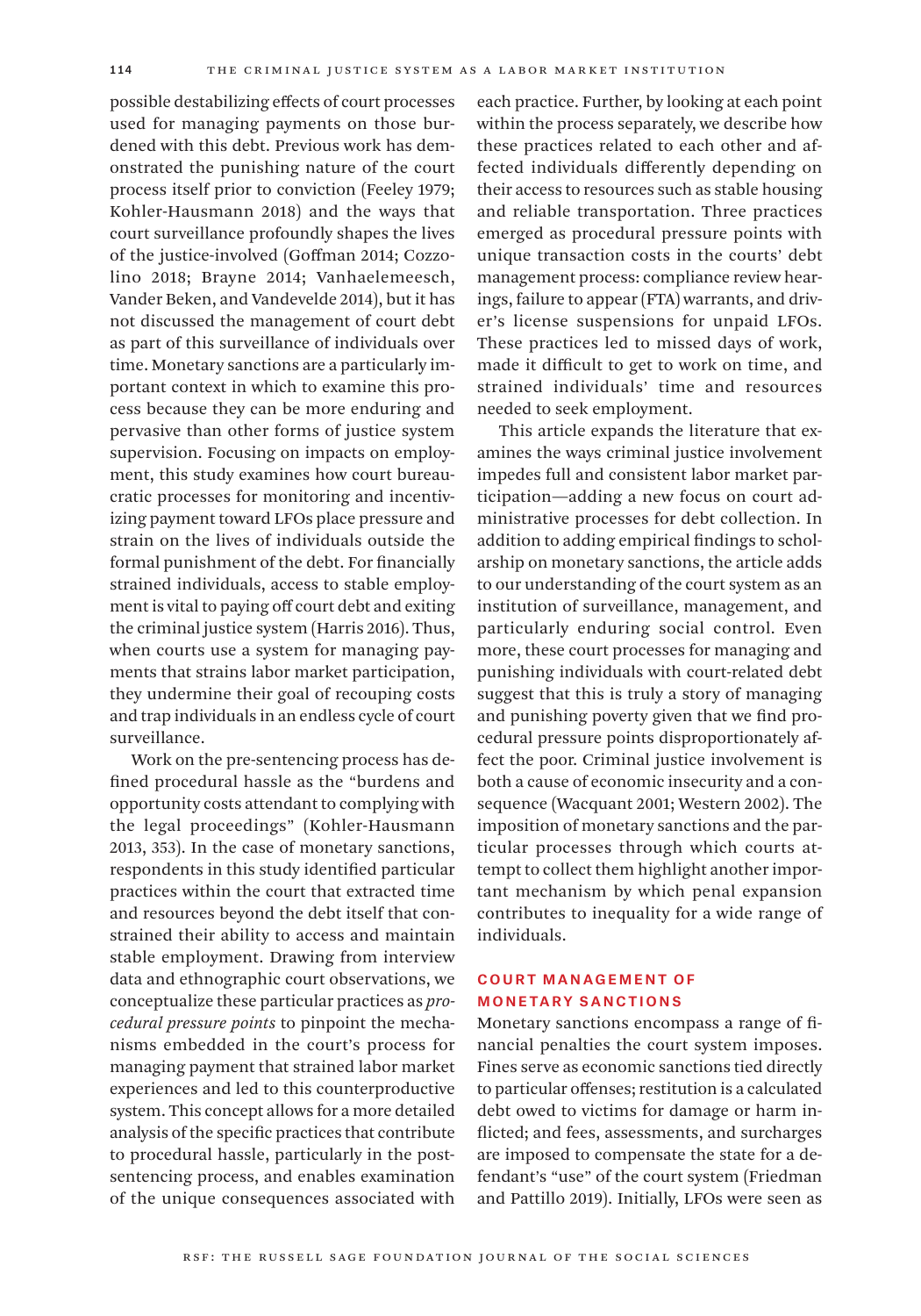an alternative and less punitive sanction to incarceration and probation for lower-level offenses (Gordon and Glaser 1991; Hillsman 1990; Ruback and Bergstrom 2006). Today, they are frequently imposed in addition to other sanctions, such as incarceration, community supervision, or mandated treatment (Bannon, Diller, and Nagrecha 2010). This change is in part a result of the rapidly increasing expense of an expanding criminal justice system that has led courts to shift costs onto those arrested and convicted in the form of fees and surcharges (Friedman and Pattillo 2019; Appleman 2016). Although court actors conceptualize discretionary fines and restitution as part of the formal punishment, the various fees, assessments, and surcharges operate often as "hidden sentences" in that court actors view them as falling outside judge-imposed punishment (Kaiser 2016; Martin 2018). Because monetary sanctions often fall on the indignant and those least able to pay, these practices have led to significant unpaid court debt—approximately ten million people in the United States owing more than \$50 billion (National Center for Victims of Crime 2011).

Previous scholarship on monetary sanctions centers on the inequalities in imposing these costs and sanctioning noncompliance. We look instead at the inequalities that the systems used to manage payments produce. This focus is in line with another strand of sociological criminal justice research on procedural punishment. Research on court processes has shown simply making court contact, regardless of conviction as the final outcome, instigates procedural obligations that often lead to a loss of time and money for defendants (Kohler-Hausmann 2018; Feeley 1979). Issa Kohler-Hausmann (2018) finds that continued pretrial court appearances for low-level offenses serve as a form of social control and use a managerial model to supervise people over time. These appearances function as performances in which defendants show court actors that they are "governable" and responsible individuals capable of complying with court orders. This procedural hassle and performance are court techniques that operate in lieu of formal punishment, particularly confinement and conviction. Just as social control of misdemeanor justice is unique to its context (Kohler-Hausmann 2013), the forms of social control in monetary sanctions follow their own logics and operate within their own constraints. Although the consequences to employment are similar, this work highlights a different intention of the court in managing individuals over time, in this case, debt collection (Martin 2018).

Previous studies of procedural hassle focus primarily on pre-sentencing processes, but the strain caused by surveillance and sanctions related to community supervision postsentencing can have similar impacts on people's lives. To varying degrees, probation and parole can extract significant time and resources from individuals by monitoring their compliance with court orders through mandatory check-ins, drug testing, and electronic monitoring (Simon 1993; Petersilia 2003; Werth 2011; Travis 2005). These forms of supervision often claim to help people gain stability, but instead destabilize lives and make finding stable housing and high-quality employment more difficult (Young and Petersilia 2016; Seim and Harding 2020). Those who fail to comply are at risk of violation and additional punishment, including incarceration (Petersilia 2003). Similarly, failing to pay monetary sanctions can trigger an escalation of consequences, including repeated court hearings, sanctions such as jail time, and fines, fees, and interest in addition to the original sentence (Harris 2016; Martin et al. 2018; Friedman and Pattillo 2019).

Interrogating the court processes that manage LFO payment compliance is an important missing piece of this conversation on procedural hassle and managerial justice because it often co-occurs with other forms of punishment and supervision and operates at multiple levels of offenses. Moreover, payment monitoring can persist long after other sanctions, such as parole or probation, have ended (Harris 2016). This study marries the scholarship on procedural punishment and formal sanctioning because monetary sanctions present a case where both operate simultaneously. Just as Michelle Phelps (2013) conceptualizes "back-end net widening" to describe the policies around probation that exacerbate mass incarceration. We demonstrate how court practices used to monitor payment compliance contribute to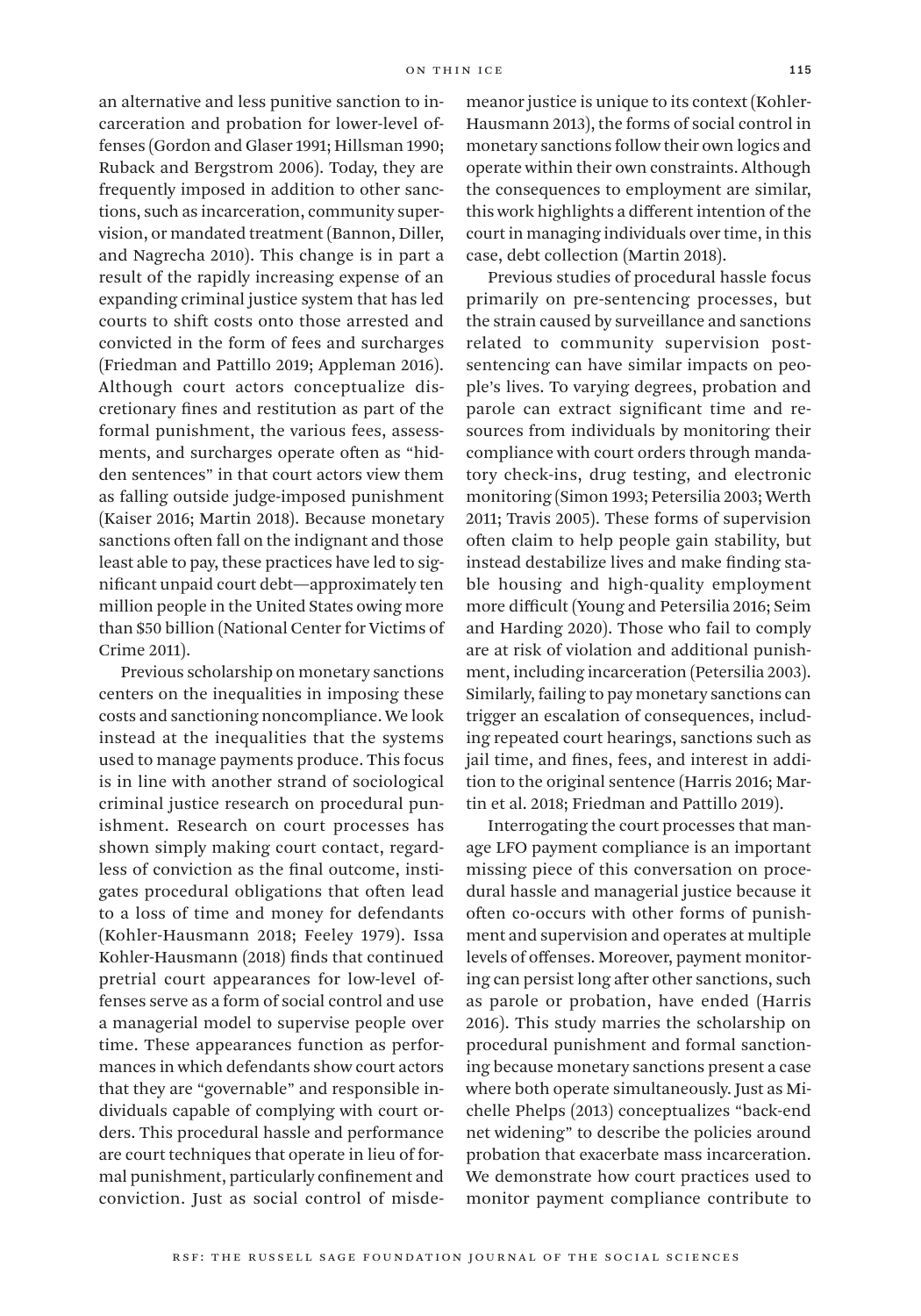back-end procedural hassle that does not end with a case disposition and that strains labor market participation of the justice-involved.

Furthermore, examining court management of LFO debt as a process of court surveillance and management of people over time, particularly the poor, highlights the court's role in poverty governance. Poverty governance has been most commonly studied within welfare and social services bureaucracies that work to directly monitor and surveil the poor (Seim 2017; Elliott and Bowen 2018; Soss, Fording, and Schram 2011; Eubanks 2018; Gilliom 2001). Within the criminal legal system, similar arguments of poverty governance have been made regarding the monitoring and enforcement of child support (Cozzolino 2018) and of parole supervision (Seim and Harding 2020; Simon 1993; Werth 2011). Thinking about the court as a bureaucratic institution that manages individuals over time rather than as solely an arbiter of justice changes the way we conceptualize the relationships and interactions between court actors and individuals with LFOs. Current U.S. social control and its form of poverty governance have turned toward "paternalist and custodial approaches to poverty" (Schram, Fording, and Soss 2008, 18) that favor direct administrative oversight and punitive enforcement. In the case of monetary sanctions, we highlight the ongoing monitoring of LFOs as another example of a poverty governance characterized by direct, ongoing surveillance and governance of those who cannot afford to pay their court debts.

## Monetary Sanctions and Employment

Given that access to financial resources is critical to paying off LFO debt and exiting the court system, the ability of individuals of low socioeconomic status to repay court debts depends on job stability (Harris 2016). The relationship between employment precarity and criminal justice contact has been widely found to contribute to accumulated disadvantage and inequality, particularly among poor and marginalized communities (Travis 2005; Clear 2009; Wakefield and Uggen 2010; National Research Council 2014). Work examining this relationship provides powerful evidence demonstrating that contact with the justice system limits job prospects (Pager 2009; Uggen et al. 2014), lowers long-term earnings (Harding et al. 2017; Western 2002), and shapes labor market participation (Seim and Harding 2020; Harding et al. 2018). Moreover, these effects are disproportionately concentrated and exacerbated among African American and Hispanic communities (Western 2006; Western and Pettit 2005).

Monetary sanctions have an impact on a much wider population of individuals than these previous studies of employment and criminal justice contact have conceptualized. Monetary sanctions are imposed in nearly all cases, including felonies, traffic infractions, and those that include a suspended sentence without formal conviction (Bannon, Diller, and Nagrecha 2010; Harris 2016). In 2011, 26.4 million adults reported being pulled over in a traffic stop; half of them received a citation (Langton and Durose 2013). Combined with the roughly 4.5 million individuals under probation and parole each year and the 2.2 million incarcerated, monetary sanctions reflect a much larger reach of the system given that people in all three groups have likely been sentenced to monetary sanctions (Harris et al. 2017; Kaeble et al. 2016). Scholars have shown that this debt affects employment prospects in various ways—poor credit, wage garnishment, and the prevention of expungement among them (Harris 2016; Harris, Evans, and Beckett 2010). In addition, unpaid LFOs lead to limits on occupational licensing and driver's license suspension, creating additional barriers to accessing a range of employment possibilities (Warner, Kaiser, and Houle 2020). This work has not, however, focused on identifying the specific mechanisms within the court's collection process that reinforce poverty through employment strain. Thus, if LFO management impinges on people's ability to access and maintain stable employment, then this system may be trapping individuals in a cycle of poverty, court surveillance, and direct social control.

#### Methodology

The data for this article were collected as part of the Multi-State Study of Monetary Sanc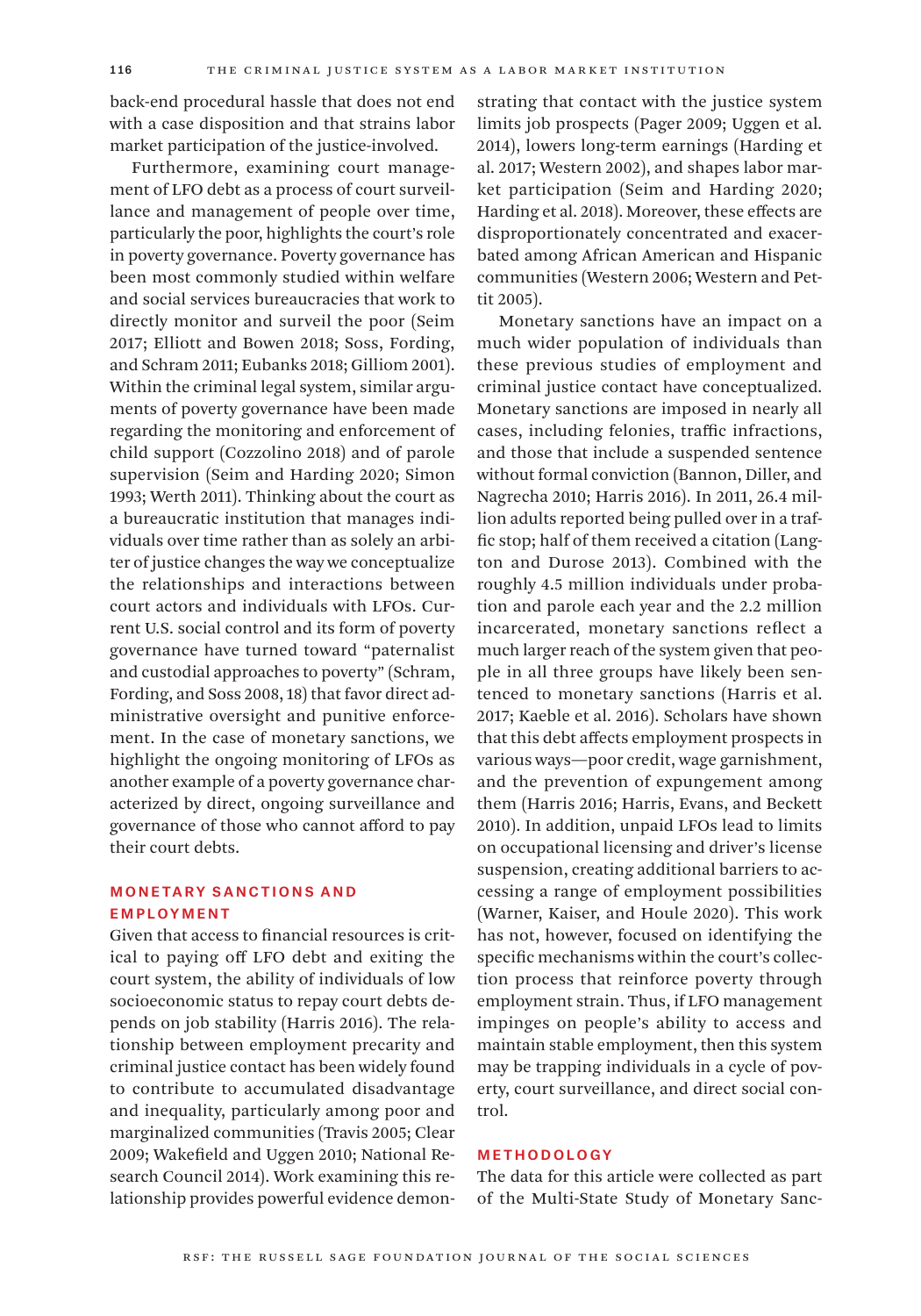tions.1 The purpose of the larger project is to deeply examine the process of assessing, monitoring, and recouping criminal justice–related debt and understand the experiences of those burdened with this debt across eight U.S. states. In the collection of these data, strained labor market participation and procedural hassle emerged as salient themes. In this analysis, we draw from data collected in Illinois and Washington State using jurisdictions across each as comparative cases, leveraging differences and similarities to identify nuances and build on existing theories of labor market participation and criminal justice contact (Luker 2008).

Between January 2017 and February 2018, the research team conducted 126 in-depth interviews with residents of Illinois and Washington State who had been sentenced to pay court costs, fines, fees, and restitution resulting from a misdemeanor or felony case (both traffic and criminal charges).2 In each state, respondents were recruited in multiple counties that varied in size, population density, political affiliation, socioeconomic status, and racial composition. Given differences in court structures and county size, the final sample included seven counties in Illinois and three in Washington State.3 We recruited this convenience sample of respondents using a range of methods. We hung flyers in courthouses, attorney offices, libraries, local businesses, legal clinics, and nonprofit service organizations in addition to posting advertisements on Craigslist. We also approached individuals in courthouses, community supervision offices, food banks, and reentry programs. A number of respondents were recruited through referrals from other interviewees. We used a standardized screening form with potential respondents to confirm that they had been sentenced to monetary sanctions and to ensure that we recruited individuals with a range of offense types, such as traffic infractions and drug cases, at both the misdemeanor and the felony level. Although we aimed to interview those who were still paying LFOs, we did not exclude those who had completed their payments.

Once recruited, a member of the research team either scheduled a time and location for the interview or conducted the interview at the time of recruitment if the respondent was available. Researchers conducted interviews in private rooms in courthouses or local libraries, in coffee shops and fast food restaurants, in respondents' homes, outside food banks and gas stations, and at local parks. Interviews lasted on average forty-five minutes; participants were compensated for their time with \$15 in cash. The interviews were audio recorded and transcribed by a private transcription company. To ensure anonymity, we have changed the names of the respondents and have not named the counties studied. Table 1 presents a breakdown of the demographic information of the final sample of respondents. The two samples were quite similar in terms of gender, income, and employment. The samples differed somewhat by race and ethnicity. The sample was not intended to be representative of individuals sentenced to LFOs because reliable statewide data on the distribution of monetary sanctions were not available (see Martin et al. 2018).

We used a uniform interview protocol that included both survey and open-ended ques-

1. The Multi-State Study of Monetary Sanctions is housed at the University of Washington Sociology Department, funded by Arnold Ventures and led by PI Alexes Harris. Illinois and Washington data used here were collected with the approval and support of The Institutional Review Boards of Northwestern University and the University of Washington.

2. Interviews were conducted by the coauthors and Mary Pattillo, Brian Sargent, Frank Edwards, Emmi Obarra, Brandon Alston, Erica Banks, Niamba Baskerville, Brittany Friedman, and Austin Jenkins.

3. Illinois has a unified court system, meaning that only one level of court deals with all cases per county. Our Washington State data include three levels of court: municipal, district, and superior. In two counties, municipal courts manage misdemeanors and gross misdemeanors, district courts handle both misdemeanor and felony cases, and superior courts handle felony and some gross misdemeanor charges. In the third county, a district court handles the misdemeanor and gross misdemeanor cases and a superior court handles felonies. Throughout this article, we refer to the different court systems in Washington as jurisdictions (n = 8) and in Illinois as counties  $(n = 7)$ .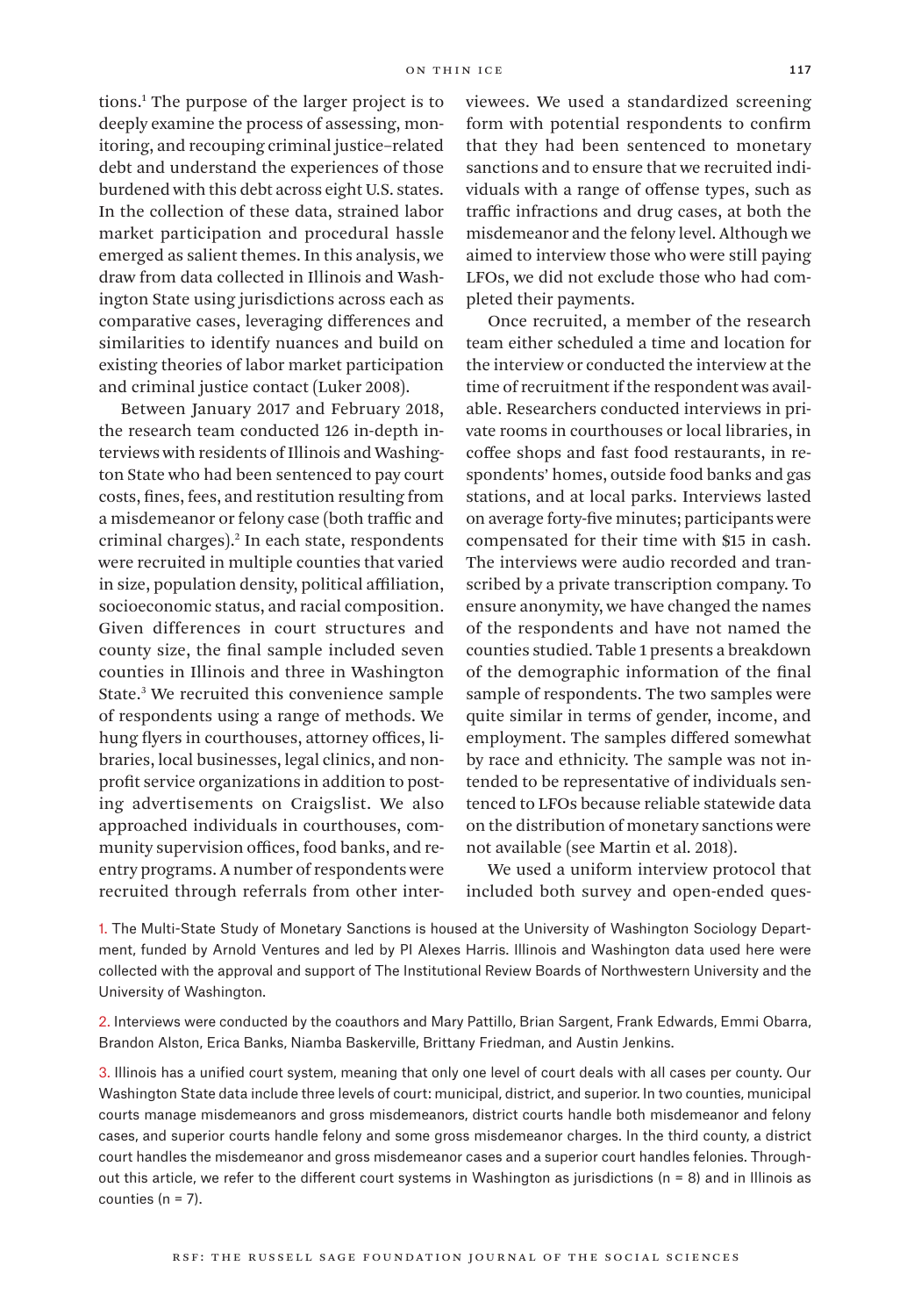|                                          | IL<br>$N = 67$<br>Percent | <b>WA</b><br>$N = 59$<br>Percent | Total<br>$N = 126$<br>Percent |
|------------------------------------------|---------------------------|----------------------------------|-------------------------------|
|                                          |                           |                                  |                               |
|                                          |                           |                                  |                               |
| Gender                                   |                           |                                  |                               |
| Female                                   | 58                        | 59                               | 59                            |
| Male                                     | 40                        | 37                               | 39                            |
| Transgender                              | 1                         | $\overline{2}$                   | 1                             |
| Declined                                 | $\Omega$                  | $\overline{2}$                   | $\mathbf{1}$                  |
| Race                                     |                           |                                  |                               |
| <b>Black</b>                             | 55                        | 12                               | 35                            |
| White                                    | 37                        | 58                               | 48                            |
| Asian or Pacific Islander                | $\mathbf{1}$              | 3                                | $\mathbf{1}$                  |
| <b>Native American</b>                   | $\mathbf 0$               | 8                                | $\overline{4}$                |
| Multiracial or other                     | $\overline{4}$            | 17                               | 10                            |
| Declined                                 | $\mathbf{1}$              | $\overline{2}$                   | $\overline{2}$                |
| Latino or Hispanic                       | 12                        | 22                               | 16                            |
| Income less than \$1,500/month           | 60                        | 68                               | 63                            |
| <b>Employment (at time of interview)</b> |                           |                                  |                               |
| Employed                                 | 49                        | 49                               | 49                            |
| Unemployed, but looking                  | 27                        | 27                               | 27                            |
| Unemployed, not looking                  | 24                        | 24                               | 24                            |
| <b>Ever experienced homelessness</b>     |                           |                                  |                               |
| Yes                                      | 48                        | 64                               | 56                            |
| Don't know                               | 10                        | $\overline{2}$                   | 6                             |
| <b>Criminal case</b>                     |                           |                                  |                               |
| Felony case                              | 31                        | 15                               | 24                            |
| Misdemeanor case                         | 22                        | 31                               | 26                            |
| Both felony and misdemeanor              | 46                        | 53                               | 49                            |
| Don't know                               | $\mathbf 0$               | $\overline{2}$                   | $\mathbf{1}$                  |

#### **Table 1.** Respondent Demographics

*Source:* Author's calculations.

tions about individuals' current and past experiences with the court system. We asked respondents to report the amount of LFOs they were assessed across their cases, whether they received payment notices, and whether they knew how their LFOs were broken down across fines, fees, interest, restitution, and other costs. Respondents were rarely aware of the breakdown, particularly in instances when they had multiple cases or where they also paid private attorney fees. In Illinois, 78 percent of respondents reported being assessed more than \$1,000 in LFOs; of those, 17 percent reported owing more than \$10,000. In Washington State, at least 85 percent of respondents reported ow-

ing more than \$1,000 in LFOs; 48 percent of those individuals reported owing more than \$10,000 over the course of their lives.

We asked respondents a series of questions about the impact monetary sanctions had had on their lives financially, materially, and emotionally, including "How have your LFOs affected your ability to get your life in order?," "How much do you worry about your LFOs?," and "How do you make payments?" Particularly in regard to employment, we asked about the respondents' occupation, numbers of hours worked per week, periods of unemployment, and how their criminal record, as well as LFOs in particular, shaped their ability to find a job.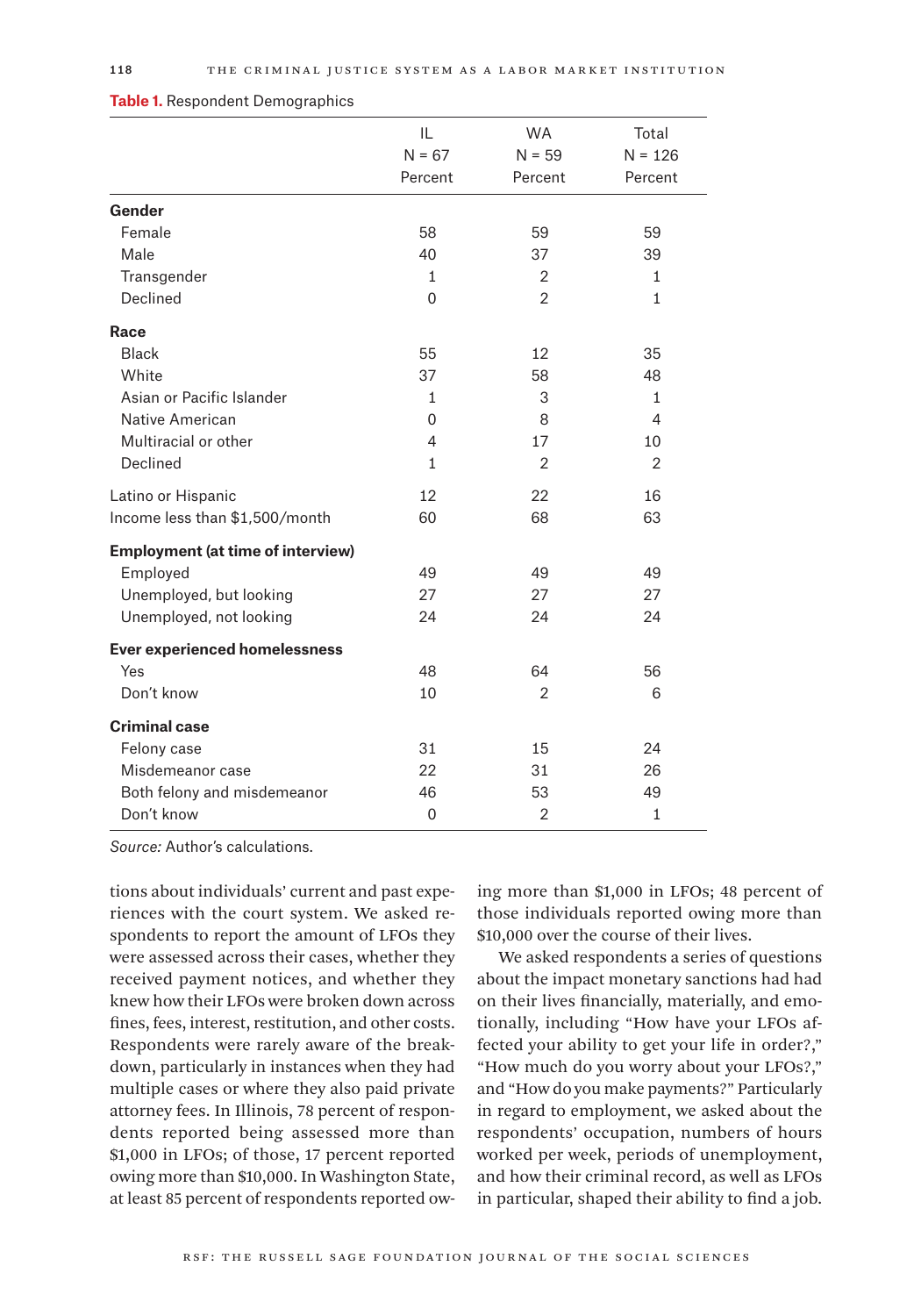At the time of the interview, 49 percent of respondents were currently employed, 27 percent were unemployed but looking, and 24 percent were unemployed and not looking. Although individuals' current employment statuses were recorded, the focus of the broader research project was on both the present and past impact of monetary sanctions on the lives of individuals with felony and misdemeanor convictions. Thus, the accounts of respondents reflected any impacts to employment rather than solely those on employment at the time of the interview. Many respondents described precarious employment situations, having started new jobs within a few days of their interview, or were recently unemployed.

In addition, we conducted a combined three hundred hours of courtroom observations across the same jurisdictions we recruited respondents. We observed traffic, misdemeanor, and felony proceedings as well as LFO assessment and payment review hearings. We recorded handwritten field notes while observing due to restrictions on recording devices and then later typed these observations. In the field notes, we documented conversations among and between court personnel and individuals with LFOs, case information, general descriptions of the courtrooms, and local court practices. Because discussions regarding ability to pay, sources of income, payment amounts, compliance with LFOs, and payment schedules occur in open court in Illinois and Washington State, we observed a range of cases involving individuals with differential access to financial resources. For example, in Illinois we saw a young woman make a one-time payment of \$4,700 on the day of her sentencing and others who struggled to make a \$10 payment over multiple visits. These observations also provided insight into the practices used when individuals fail to comply or appear for court.

To analyze the interview data, we identified themes in the transcripts regarding labor market participation and court processes. From there, we constructed a codebook and coded interview transcripts using NVivo 11. Key codes used to analyze our interview data include

conversations of employment history, stated struggles with accessing and maintaining employment, experiences attending court, consequences for failure to pay LFOs, discussions about failing to appear at hearings, employer reactions to criminal justice system involvement, access to financial resources, and transportation. Using this coding scheme, we identified both barriers to accessing employment previously captured in the literature as well as several less explored processes related to the court bureaucratic system used to manage LFOs.

Once we had identified these themes among the interview data, we examined the field notes for interactions that reflected similar themes including mentions of employment, requirements for appearance, failure to appear, and consequences for nonpayment. We then wrote analytic memos to describe the similarities and differences in court proceedings within each jurisdiction and summarized the coded data. Although criminal justice systems in Illinois and Washington State operate differently in terms of structure and laws, we came to identify a broadly defined conceptual understanding of procedural pressure points that incorporated the variation within and between states. This concept aims to provide a common vocabulary in which to discuss elements of these processes and the consequences they produce.

#### Findings

Across Illinois and Washington State, courts relied on various bureaucratic processes in an effort to manage and monitor collection of LFOs. Fines, fees, restitution, and interest were often but not always managed as a lump sum, blurring the distinction between punishment and administrative costs related to the use of the system. In the post-sentencing process, individuals either paid their LFOs in full or set up a payment plan. If they failed to pay or were inconsistently paying, individuals were notified via mail or in person during hearings that they needed to come back to court to make a payment or explain why they could not do so.4 Missing payments also triggered driver's li-

4. A number of counties and jurisdictions in Illinois and Washington State utilize private collection agencies to collect unpaid LFOs. Based on our knowledge of court processes, debt that has been sent to collections some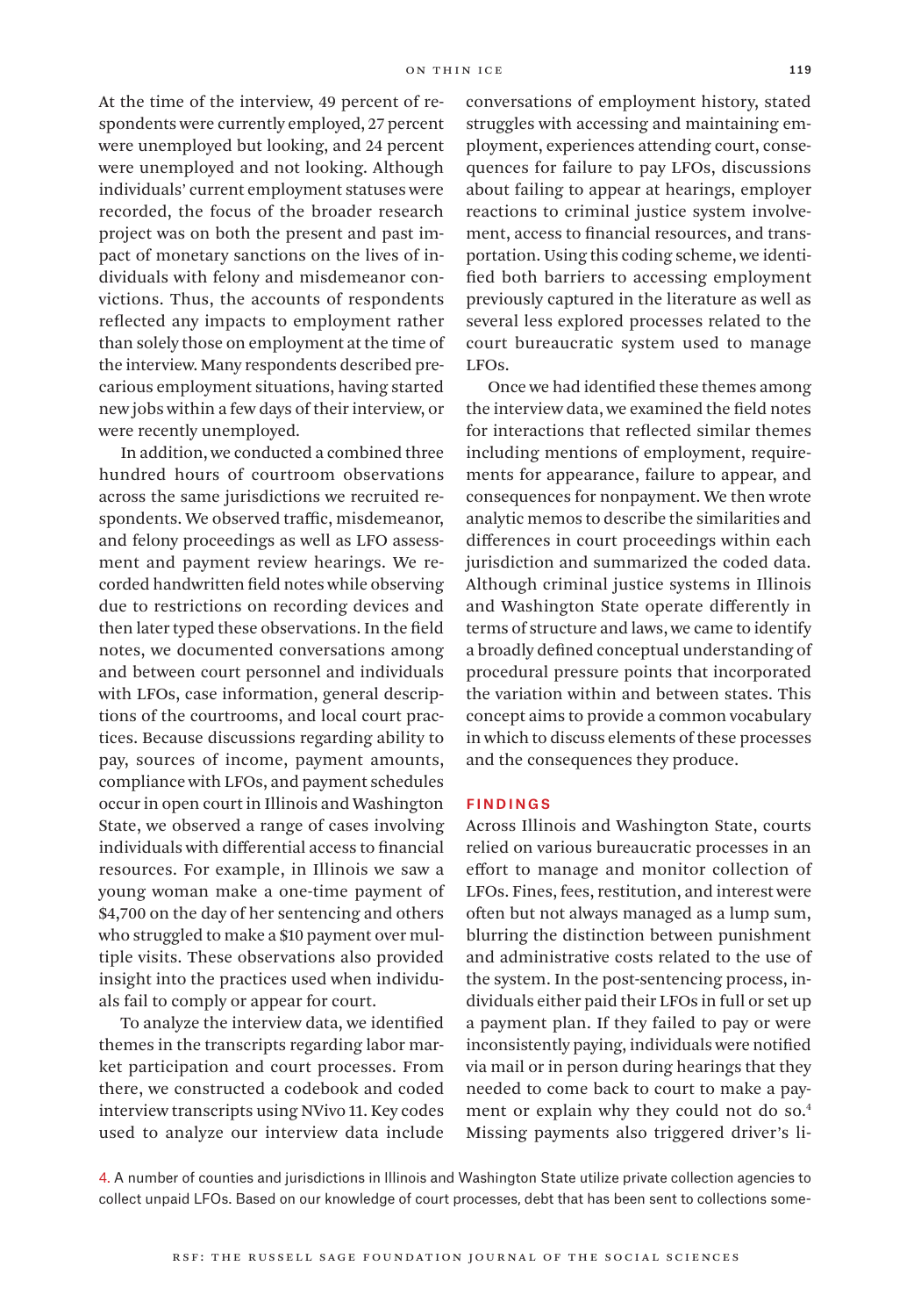cense suspensions, which for many respondents who choose to drive anyway led to a misdemeanor charge for driving while a license is suspended. Failing to appear at court hearings often led to a failure to appear warrant. Once a warrant was issued, individuals could be arrested, placed in jail, or in Washington State, could file a motion and appear before a judge to have their warrant be quashed for a fee.

Conceptualizing each step of the LFO management process as a procedural point that can be scrutinized allows us to narrow in on the consequences and transaction costs of each decision rather than the process as a whole. Moreover, this concept helps identify particular points in the system of managing payments that are particularly burdensome and counterproductive and thus helps improve court practices and increase people's capacity to be successful postconviction. We focus our discussion here on three procedures intended to enforce and monitor payment: payment review hearings, failing to appear at these hearings, and driver's license suspensions. These procedures and their consequences disrupted labor market participation, particularly for low-income individuals, making it more difficult to pay off debt and further embedding them in systems of justice.

# "It Takes Forever to Get Up Out of There": In-Person Review Hearings

As mentioned, monetary sanctions are a part of nearly every sentence imposed in the jurisdictions studied. Judges in Illinois and Washington State often stated the range of fines that could be imposed for a particular offense prior to the agreed-upon sentence, but rarely specified the amounts of all of the additional court costs and fees out loud. One judge in a rural county in Illinois read, "A class C misdemeanor is punishable by up to thirty days in jail, up to \$1,500 fine." Once the negotiated sentence was agreed to, the judge read that the actual sentence was a "\$200 fine plus costs and six months of supervision." In this particular county, these

costs ranged from an additional \$500 to more than \$2,000, depending on the offense. In Washington State, although most judges specified some fees during sentencing such as a public defender fee, criminal conviction fee, and a Victim Penalty Assessment fee, additional costs such as interest, community supervision fees, and mandatory drug testing were rarely if ever mentioned. Although fines in both states can be negotiated or waived, some fees and costs are considered mandatory. Evident in the language used in the court, these "costs" are not considered part of the punishment itself, but instead as part of the cost of participating in the system. As Alexes Harris (2016) writes, they reflect a "pay to play" mentality of the court.

Because the amounts of monetary sanctions were often not highlighted as the most notable part of the sentence or plea, many respondents reported not knowing that they had agreed to such a large amount. Janet, a woman interviewed in Illinois, discussed not fully realizing what she was agreeing to before pleading to a sentence that included \$3,000 in monetary sanctions. She said at the time her focus was on avoiding jail and exiting the court process as quickly as possible and not on the costs sentenced. "I think it's unfair because when you're in that [situation], you're not thinking logically. You're thinking freedom. And so I'm gonna tell you whatever you want to hear. You want money? All right, as long as you ain't taking me. And then once we're out of the courthouse and I moved on with my life, and you think you granted [*sic*] this for me without a job, and then want to know why I'm in your courthouse three months later, because you want to know where my money's at." Consistent with work on the pretrial experience (see Feeley 1979), several respondents mentioned quickly pleading to their original cases to avoid having to return to court. Much to their dismay, they soon realized this plea deal did not necessarily mean the end of their court appearances if they were not able to pay their LFOs in a timely manner.

times triggers similar court appearances described here, sometimes becomes a civil judgment, and other times does not require any further interactions with the court. The use of these agencies likely creates a different set of obstacles for those unable to pay. A few respondents reported interactions with collection agencies. The processes involved for those who may be paying collection agencies are beyond the scope of these data.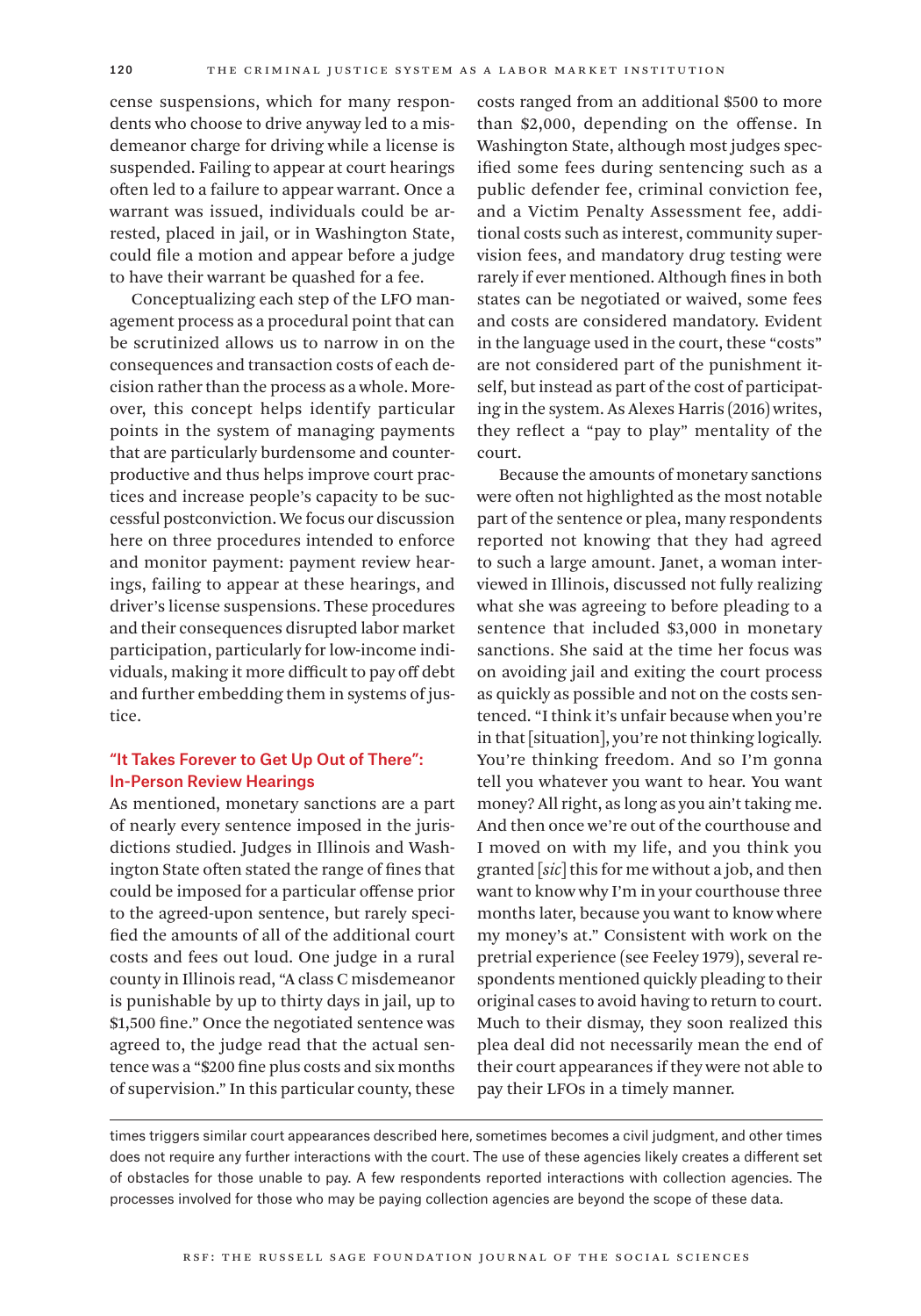All seven counties studied in Illinois and at least two of eight jurisdictions in Washington State mandated in-person review hearings when the payment of LFOs was not completed in a timely manner. These hearings created an additional and often separate time commitment to other types of court-related appearances, such as probation check-ins, drug treatment appointments, or anger management classes. The frequency of the hearings varied by court, ranging from each week to every few months. The primary purpose of these hearings in Washington State was for judges to gather information to assess when it appeared nonpayment was willful (*Bearden v. Georgia*, 1983).5 Judges would then use their discretion to decide whether to impose additional punishments for noncompliance. In contrast, judges in Illinois were largely unconcerned with willfulness. Instead, individuals with outstanding LFOs were required to appear before the judge with either some amount of payment or a reason for why they were not making a payment that day. Although judges sometimes threatened to sanction individuals with jail time for missing payments, we rarely observed an individual not already in custody actually sanctioned in either state. Rather, respondents reported they would simply tell the judge that they did not have the money and were given more time and another court date. As a result, these hearings for some individuals went on indefinitely following the case.

Respondents in these jurisdictions aired concerns regarding the strain these hearings placed on their work commitments. Across both states, these payment compliance hearings frequently required individuals to appear at court on time only to wait, sometimes for hours, for their case to be called. Respondents in Illinois commonly complained about judges appearing an hour after the time they had been notified to appear or mentioned needing to wait for the entire court session only to spend a few minutes, or even seconds, dealing with their case. As one respondent in a rural Illinois county lamented, "I don't like this because you have to be here at 8:30 a.m., and he [the judge] don't start calling people until 10:30 a.m.,

sometimes. It's ridiculous because I've missed a whole day's work for this." These hearings were not scheduled for a specific time on the day's court docket and were mixed in with all of the cases for the day. A respondent in a suburban county in Illinois expressed frustration that other cases were prioritized before her own. "What I don't understand is, you've got people like me that has a job, but yet, I may have done wrong. I own that. But, why is you taking the people sitting in jail, before me? They're not going anywhere. If you release them, they've got all day to be released. Let me get back to work." Although both the frequency of these hearings and the motivation for them varied between and within states, the outcomes were similar in that these additional court appearances directly strained individuals' ability to work.

Respondents in jurisdictions with regularly held review hearings expressed frustration at how repeated court appearances had a direct impact on their earnings and, as a result, their ability to pay off their court debt. Teddy, a man from Illinois who owed around \$2,300 across multiple jurisdictions at the time of our interview, reported that taking the day off work affected his ability to make payments toward his monetary sanctions. As he explained, "That's a whole \$60 right there that's being taken out of my paycheck because I had to take a day off. That's \$160 that could be toward my bills or toward that file they want. It's affecting me." The missed wages as a result of taking time off work (\$60) on top of the cost of the LFO payment (\$100) impinged on his ability to meet other needs. Previous research notes how court debt itself infringes on individuals' lives. This procedural hassle added another dimension of strain on time, finances, and employment. By way of contrast, Jim from Illinois was able to use a paid vacation day to deal with his payment hearings. He thus characterized these hearings as a mere inconvenience rather than a heavy burden, saying, "I took a paid vacation day to come here and mess with this bull crap. I got ten of them left. I'm good. I'm still getting paid while I'm sitting here talking to you." The level of strain on employment varied by the

5. *Bearden v. Georgia*, 461 U.S. 660, 103 S. Ct. 2064, 76 L. Ed.2d 221 (1983).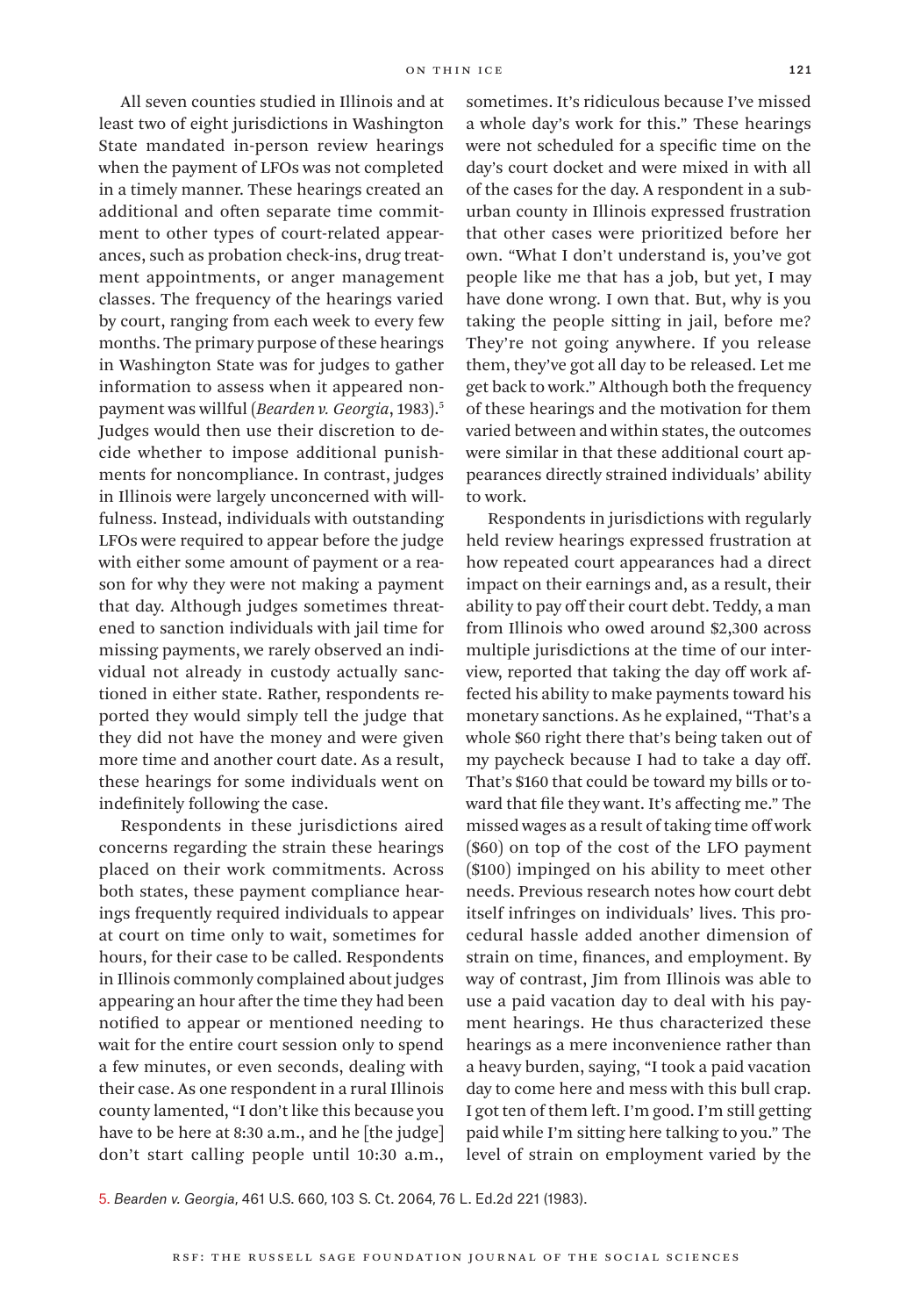type of employment and how accommodating that employment could be to these interruptions. For those with paid time off, flexible scheduling, and salaried income, the procedural hassle of these hearings was less disruptive.

Regardless of the flexibility granted by paid time off, several respondents noted that their employers were suspicious as to why they had to continue taking time off to attend court, leading to a strained relationship with employers who might have already accommodated a stigmatizing criminal record. This was the case for Larry, who had been charged with more than \$14,000 in fines, fees, restitution, and costs related to a domestic dispute charge. Following a recent job loss, he had fallen behind on his monthly payments of \$75 toward his LFOs. This prompted the judge to increase the frequency of his hearings to every two weeks until he caught up, threatening to revoke his conditional discharge and resentence the case with jail or prison time. At the time of the interview, he had caught up enough with his payments that the hearings were scheduled once a month. When asked how his court debt had affected his life, Larry responded, "The employment, not so much really except for when I have to go keep on telling them I have to go to court. That's the big one because they want to know why. What have you done?" These frequent hearings led to attendance issues for him at work that drew suspicion from both his boss and coworkers. He also remarked, "It's the worst thing you have to tell your employer. Well, you're going to court again? Everybody wants to know why you're going to court and I never tell them anything. I go, It's none of your business. It's personal." Not only does missing work because of these hearings carry an opportunity cost, but the frequency of these short payment hearings also strained Larry's relationship with his employer.

The procedural pressure on employment also varied by an individual's financial means and how quickly and easily LFOs could be paid off. Those who could not pay their debts off quickly were often required to attend these hearings over much longer periods or with more frequency than those who could afford regular payments. Respondents who could

make only small payments reported needing several years to pay off the debt. In Illinois, the scheduling of these hearings was further complicated by a lack of consideration for ability to pay. Conversations between the judge and the individual with LFOs surrounding payment typically structured expectations for the timing of the next court date rather than any real measurement of financial ability. Al, a forty-fouryear-old man in Illinois, described how courtroom interactions typically played out in one small, rural Illinois jurisdiction. "I just hear [the judge], 'Hey, where do you work? You ain't got no money?' [defendant], 'I'll get you next month.' [Judge], 'When [do] you get paid?' [Defendant], 'Oh, I get paid Friday.' [Judge], 'Oh, okay. You owe \$200, have it paid off by next Friday.' They have you on a weekly schedule. It's all about money. You know, and it's crazy. You ain't asked that lady if she has five kids to feed." Al's observations of courtroom practices captures the different level of pressure those who struggle to make payments face relative to more financially stable defendants. Chen, a man in Washington State who lived rent free with his wealthy sister and had a flexible work schedule, reported that making payments was never an issue. "I worked more just to get that done faster. I could've worked less and I could still be paying on it now and have it impact my life less in that sense, financially or time wise, but I was just like, you know what, this is a priority. Just get it done and get it out of the way." Chen would typically pay double or triple the minimum payment amount toward his LFOs as he had few other financial responsibilities. Thus he never had to attend a compliance hearing and was debt free within two years of his release from prison. Payment review hearings are then disproportionately straining the employment of those who are most in need of income to pay off their debt and exit the court system.

Payment review hearings functioned as procedural pressure points because they were key moments of bureaucratic procedural hassle in the monetary sanctions system. Although beneficial for avoiding jail and supervision violations and for spreading the payments over time, the constant rescheduling of payment review hearings strained employment, which further perpetuated the cycle of criminal justice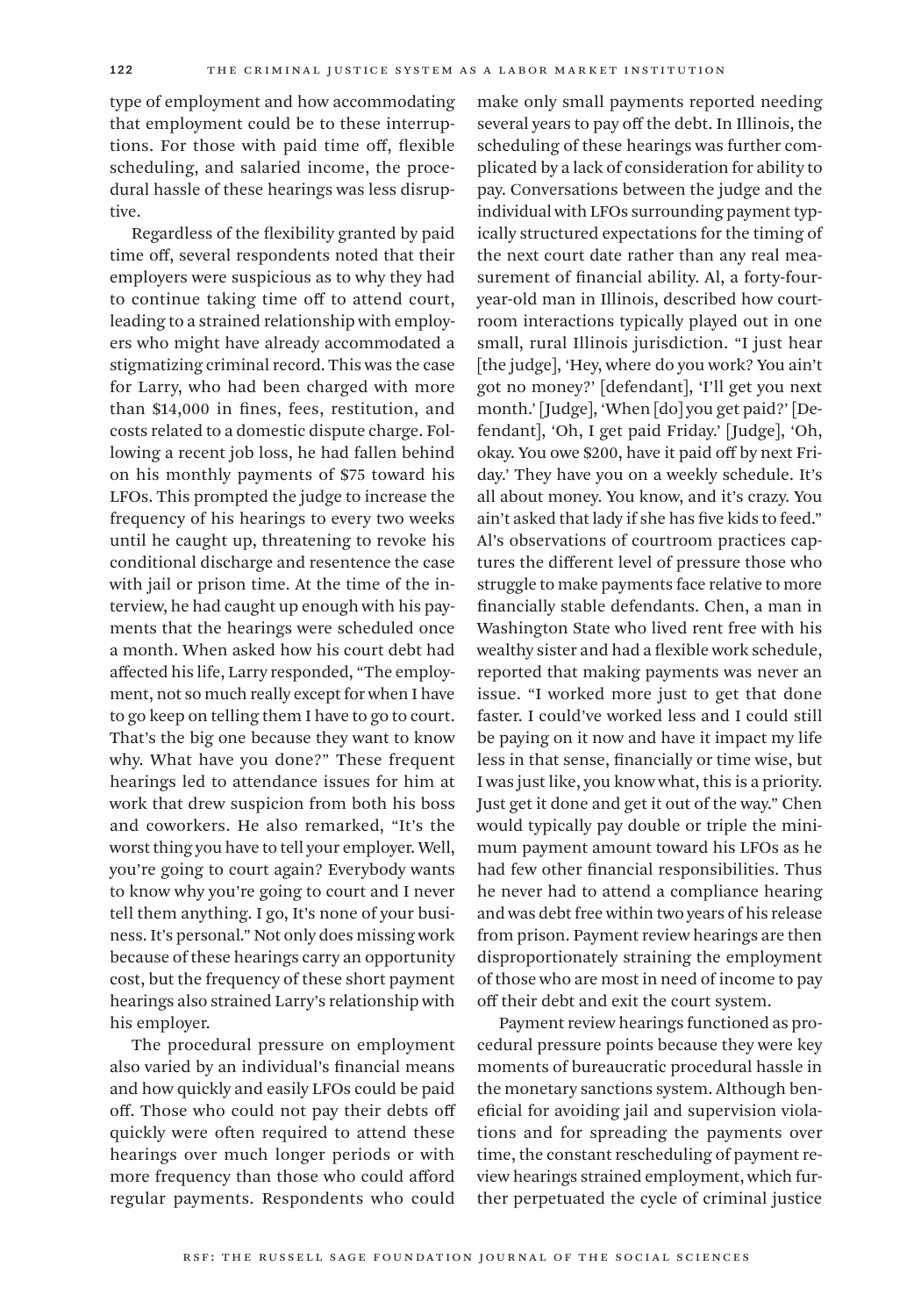contact by decreasing available income to pay off these debts. This pressure was more intense for low-income individuals who could not afford to make regular or large payments toward their LFOs and for those who were paid hourly or who were less able to take time off of work. Additionally, the perpetual nature of these review hearings opened up the possibility for ongoing surveillance and monitoring of those with debt as it often extended their supervision or probation.

## "I Didn't Miss a Payment, I Missed Court": Failing to Appear and Warrants

While payment compliance review hearings shaped employment experiences, failing to appear was even more consequential. Throughout our observations, failure to appear at these hearings often resulted in a bench warrant, which granted the state the authority to arrest and hold an individual in jail either until paying a bond amount or fee determined by a judge or until the next hearing. Imposing such a financial penalty to a warrant is a common practice in other states as well (see Cahill 2012; Flannery and Kretschmar 2012; Diller 2010). These warrants often turned routine traffic stops or other law enforcement interactions into arrests. In some jurisdictions, amounts for FTA bench warrants were set to the amount of outstanding LFOs, or, in one Washington jurisdiction, just the restitution. For some, this meant tens of thousands of dollars—the highest observed bond set for an FTA being \$167,882.37 in Washington State. Terrence from Illinois explained the process: "If you owe \$2,000, you got a warrant for that. You know what I'm saying? But if you come to court and get, I don't care how much it is, \$50, \$30, reschedule." Terrence stresses the benefits of coming to court no matter the payment, but respondents missed hearings for a variety of reasons. Research on FTA warrants has found that low-income individuals are at particular risk for receiving these warrants given their limited access to transportation, incomplete information, and competing work or childcare responsibilities (Zettler and Morris 2015; Rosenbaum et al. 2012). By setting bond amounts equal to the outstanding debt, courts attempted to recoup the entirety of what is owed regardless of the financial strain on individuals' lives by forcing them to either pay their LFO balance or stay in jail.

For low-income individuals who could not or did not show up to their compliance review hearings and could not afford to pay the set bond or fee, these warrants resulted in arrests and short stints in jail. These warrants were particularly consequential to employment, as in the case of Darius, a thirty-six-year-old man in Washington State who owed LFOs for a felony conviction and was issued a FTA warrant after missing a payment compliance review hearing. The warrant then resulted in a short stint in jail. He described it this way:

[This particular county's] LFOs hit me the worst because they have reviews concerning their LFOs. During these reviews, if I'm not able to get notice of the court date, the review date, they immediately put an NCIC [National Crime Information Center] nationwide warrant on you. . . . I was just stopped on a random stop. . . . they arrested me and held me in their county jail for two days. Then I was transported to [the county where I missed my review hearing] and held until my court date for another two days only for the judge to say, "You haven't been making payments." I lost my job. It was very important for me at the time because I had no source of income.

Like many people with felony convictions, Darius had a precarious housing situation. As a result, he missed his summons for court in the mail and subsequently missed his court date. After a warrant was issued and he was arrested and jailed for four days, he lost his job. Being incarcerated, if only for a few days, is shown to have a negative impact on labor market participation (Harding et al. 2018). In Darius's case, being arrested for a FTA cost him his employment and shaped his future ability to make payments toward his court debt. In Illinois, even when these warrants only resulted in being booked for an arrest and avoiding jail, they still led to unexplained absences from work. A few respondents reported driving to work when they were pulled over for a more routine traffic stop only to be taken to jail immediately until they were able to post bond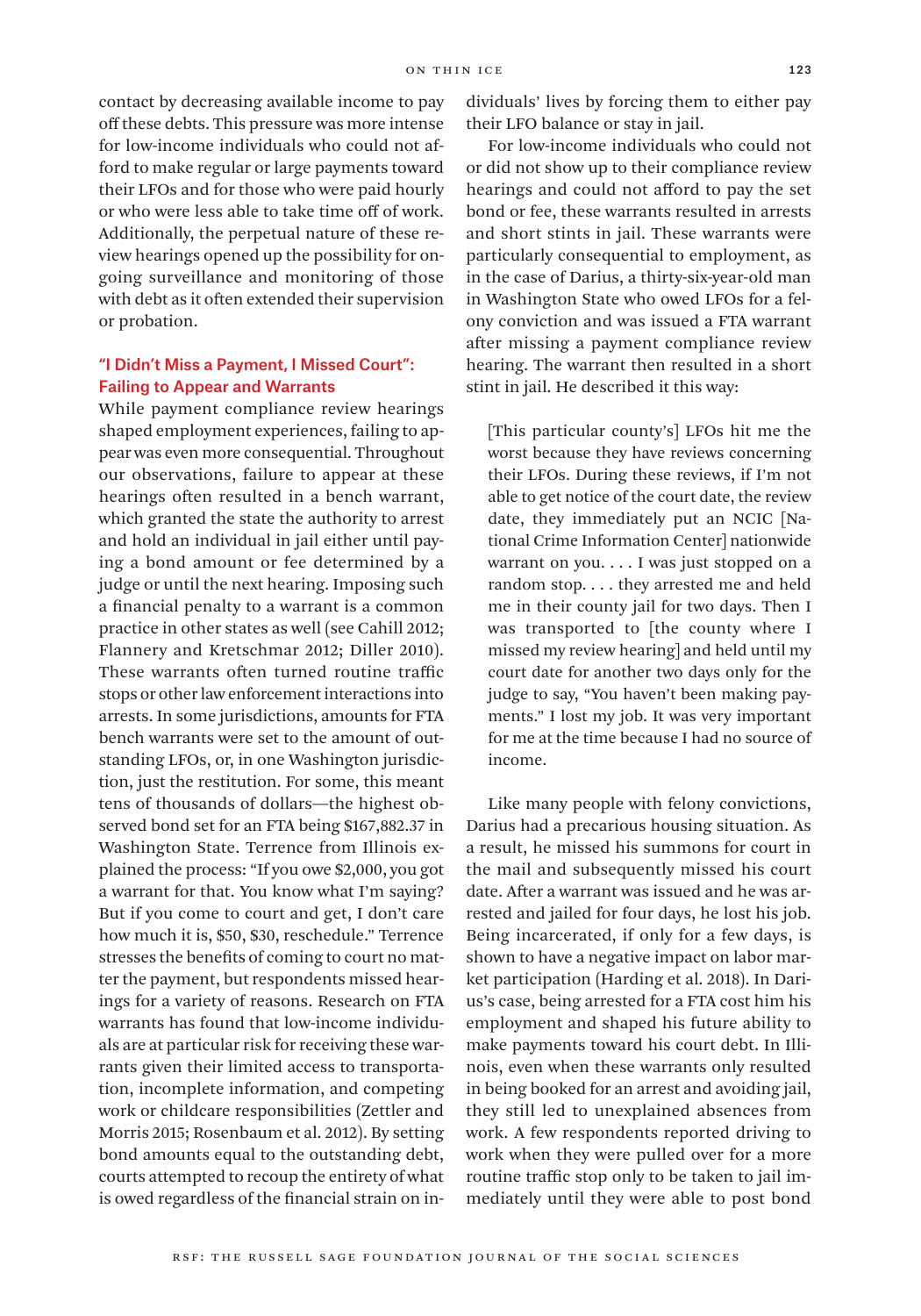later that day. Overall, FTA warrants for compliance review hearings not only strained labor market participation, but made it more difficult for low-income individuals to make the payments necessary to comply with payment orders.

While some respondents reported they were unable to physically get to hearings, fear over being sanctioned with jail time for nonpayment kept them from coming to court. Scholars find that the threat of incarceration can lead to system avoidance, or purposefully avoiding institutional contact to avoid surveillance and further criminal justice contact (Goffman 2014; Brayne 2014). Chris, a thirtysix-year-old man in Illinois who owed \$1,300 at the time of our interview, said he avoided court when he did not have enough money to make payments toward his LFOs. When asked the reason for his most recent warrant, he said, "Not going to court. I'm not going to lie to you, bro. If I don't have at least \$15 to \$200 in my pocket to give him, I don't go." This system avoidance only increased the likelihood of being served an FTA warrant and jailed as a result. In one jurisdiction in Washington State, multiple respondents reported that the court did not jail people solely for failing to pay their LFOs. However, Angelique, a woman we spoke to at a soup kitchen, told us that she refuses to go to court out of fear of being thrown in jail, despite being summoned multiple times related to nonpayment of her LFOs from a charge of riding public transit without a ticket. The stress of possible jail time, even when it was not likely to occur, was a frequent fear among those unable to pay and those with outstanding debt.

Although not appearing in court often led to the imposition of a warrant, we observed instances when defense attorneys in Washington State successfully made a case that their clients should be given another chance to appear. During one observation, a man who was not present in court had his attorney request to reschedule the hearing rather than issue a warrant: "I have every reason to believe he would come to court," the defense attorney told the judge. "I have always been in good contact with him and his family. I ask that you hold the warrant today and allow him to come back tomorrow. He can

come in 10:30 a.m." The 10:30 a.m. docket for the dates the defense attorney proposed were all full, so the judge pushed the attorney to accept a 3:00 p.m. docket. The defense attorney continued, "He is employed between noon and 8:00 p.m. and I'm trying not to interrupt employment if possible." Discussion went on between the judge and attorneys. Then the defense attorney caved: "Okay, we ask that this be set over to the 3:00 p.m. docket tomorrow so he can give his employer enough notice."

Consistent contact with attorneys, checking in with the court, payment history, and a person's record of FTAs often came up in conversations during hearings when attorneys advocated to issue or not issue a bench warrant. Those with unpaid LFOs who were able to stay in contact with their attorneys demonstrated their compliance to the court and then had an advocate who could avoid the issuance of the warrant. However, in multiple Illinois courts, hearings did not require attorneys and thus no one was present to advocate against a warrant if the individual failed to appear. We observed judges at the end of each docket go through the list of no-shows with the prosecutor, setting bond amounts and warrants for those with misdemeanor and felony cases. The presence of defense attorneys is thus important within the process of imposing bench warrants for failing to appear at review hearings, a practice not present across court systems.

# "I'm Already on Thin Ice": Driver's License Suspensions

Courts often use suspending or revoking driver licenses as both a punishment for nonpayment and a mechanism for enforcing the collection of monetary sanctions on a variety of both criminal and traffic cases (Carnegie and Eger 2009). Although this practice has changed rapidly in the past few years because of new legislation and civil suits, millions have had their licenses suspended for failure to pay monetary sanctions (Marsh 2017; Fernandes et al. 2019). These suspensions made it more difficult to get to court and comply with court orders, particularly in rural areas, and led to additional convictions. Conceptualizing driver's license suspensions as a procedural pressure point highlights the ways they affect employment in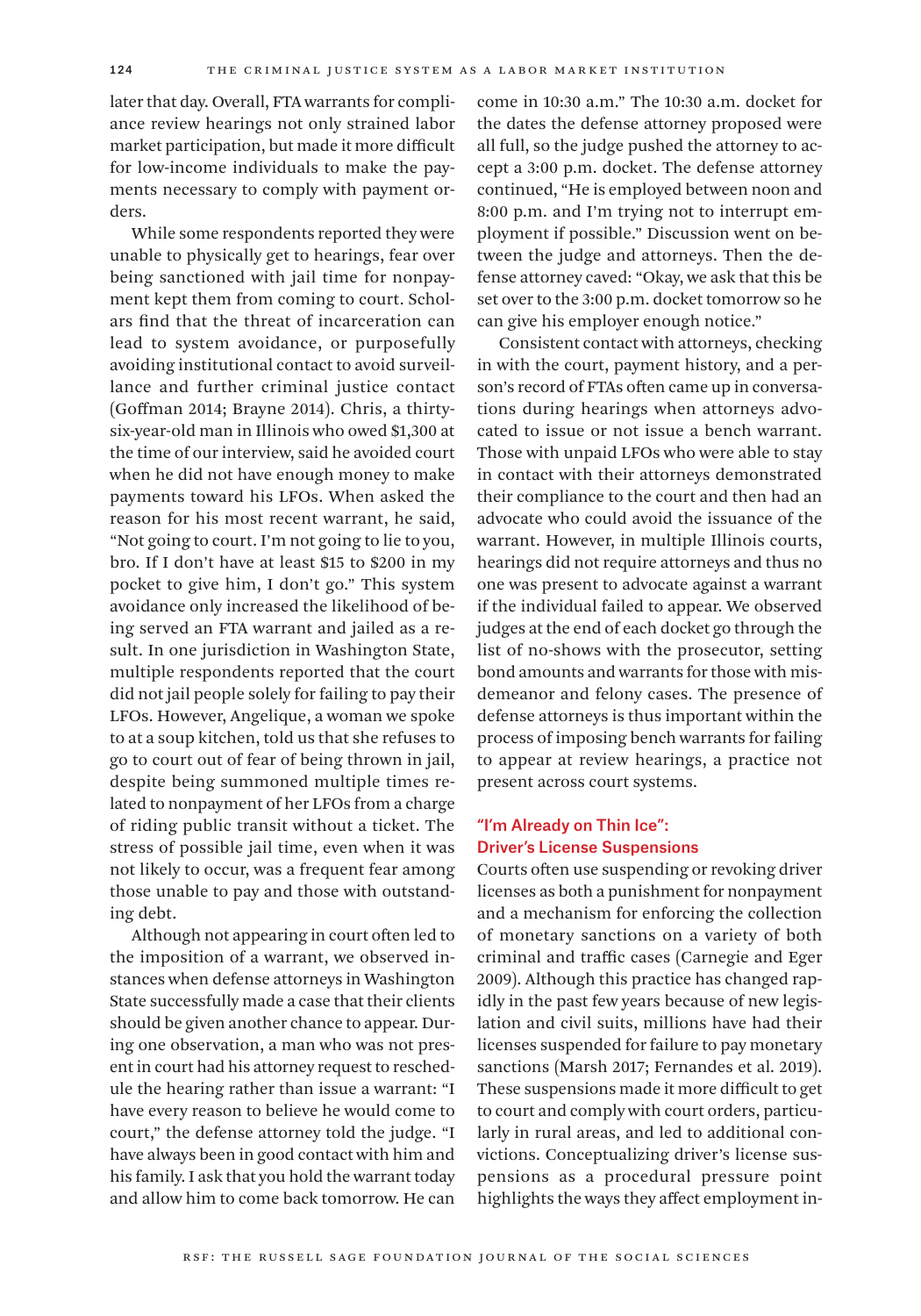directly by exacerbating the procedural hassle of the payment management system.

Research on driver's license suspensions as a result of monetary sanctions notes that this practice has direct impacts on labor market participation by making it difficult to get to work and seek new employment (Carnegie 2007; ACLU 2017). Tammy, a white woman in Washington first became involved in the criminal justice system after she was stopped for speeding and had her license suspended for her inability to pay the traffic fine. As she explained, "[Having a license means] more job opportunities because I could get somewhere where they're paying more or [giving] more hours. Even looking for a job in this area because why would I look for a job across town when that's gonna be a good hour, hour-and-ahalf walk every day to and from work." Respondents like Tammy similarly noted that not having a valid license made it more difficult to pay off their monetary sanctions given their diminished employment opportunities. Particularly in rural and suburban communities, the ability to drive was essential to employment. A respondent in rural Illinois remarked, "No public transportation down here. Ain't no buses down here like it is in the city up north. You don't have a car down here, you're basically stuck." Taken together, these respondents point to the difficult choice individuals sanctioned with driver's license suspensions needed to make: drive on a suspended license to get to work or find employment and risk incurring additional misdemeanor charges; or do not drive and constrain their ability to access employment opportunities.

Many of the respondents whose licenses had been suspended chose to drive anyway, some explicitly citing a need to get to work or court as outweighing the risk of incurring new charges. For Rob, a man living in a rural area of Washington State who had a suspended license and about \$2,000 in court debt at the time of our interview, driving was a necessity if he was to be able to pay off his LFOs. When asked how not having a driver's license affected him, he responded, "Caused a lot of stress in my life. Worrying about if there's a cop behind me at every corner, every turn, and if I'm going to get pulled over on the way to work and lose my job

because I'm not at work because I'm being hauled off to jail or they're towing my car or what not." Individuals in rural areas often spent more time driving, drove farther distances for work, and found themselves on faster interstate highways, increasing the likelihood of being pulled over. In both Illinois and Washington State, driving on a suspended license is a misdemeanor. Thus individuals with unpaid debt related to relatively small traffic tickets could find themselves with new misdemeanor charges on their records if they chose to drive. One individual in the same Washington county estimated that he had about forty convictions for driving while his license was suspended but no other criminal charges in the previous twenty years. These new charges were often accompanied by substantial monetary sanctions and additional fees imposed by the state to reinstate licenses. Respondents in Illinois reported paying between \$500 and \$3,500 in fines and costs plus an additional \$250 reinstatement fee to get their licenses back.

These charges for driver's license suspensions in both states not only came with new LFOs, adding more debt to already delinquent accounts, but also meant more time in court and further exposure to procedural hassle that impinged on employment. Daniel, a thirty-sixyear-old African American man in Washington State, owed more than \$6,000 in LFOs at the time of our interview and best exemplifies this relationship. After getting pulled over during a routine traffic stop in a rural county, Daniel was charged with driving with a suspended license. Because he lived five hours away from the courthouse, however, without a license he was unable to make his initial court appearance. As a result, a warrant was issued for his arrest and he was picked up in the town where he was living. He was subsequently held for a week and half as he was transported to the jurisdiction that summoned him, missing a significant amount of work. After being released, he was given a new court date. We spoke with him outside of the courthouse right before his new court date, to which his fiancée had driven him.

I tried to reschedule, but I guess you can't reschedule court dates out there. So they tell me if I couldn't come out here, then basically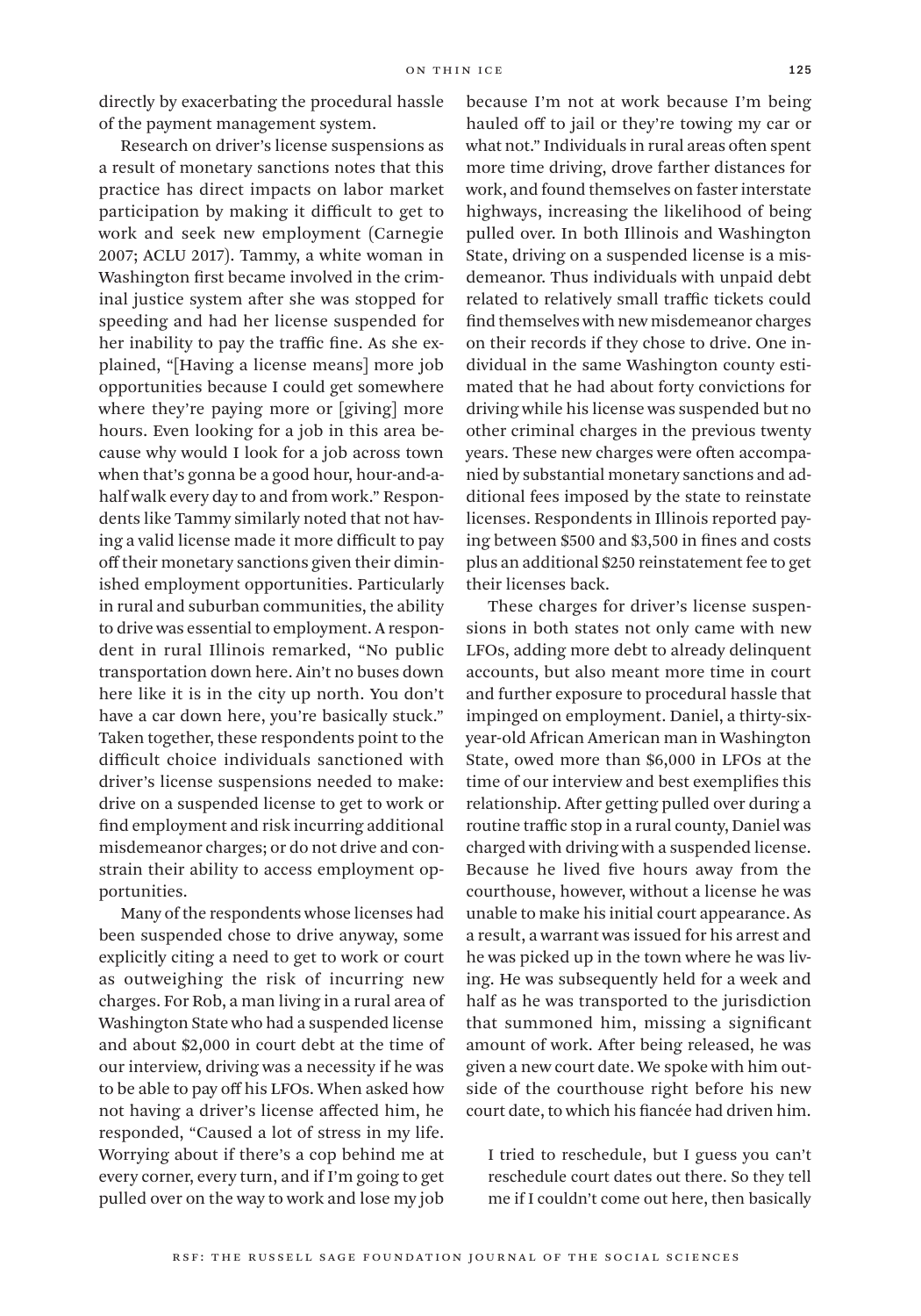I'm going to have a warrant for my arrest. I'm just like, "What the fuck?" I had to call off work and I'm already on thin ice. So I'm pretty sure when I get back to [my job] I might either get suspended for my attendance issue, or fucking fired. But most likely fired, so I'm just like . . . [I live] five hours away. I don't have a license, like you said on top of that I work a full-time job. I'm not going to be able to come out here.

This preconviction procedural hassle mirrors what previous scholars have identified (Feeley 1979; Kohler-Hausmann 2018). However, this particular type of charge is the direct result of the practices courts use to monitor and enforce payments toward LFOs. Driver's license suspensions as a court practice thus increase the strain the court places on employment.

License suspensions can trigger additional court hearings, more opportunities to miss these hearings, and potentially new criminal convictions. Moreover, these hearings occur in addition to payment compliance review hearings and these convictions add more debt to already significant LFOs. This process creates an endless cycle of court appearances, charges, and potential short stints in jail for those who cannot afford to pay off their original LFOs. To pay, these individuals may need to violate the law to maintain their jobs.

Moreover, some employers require a valid driver's license for employment. These jobs are inaccessible to those attempting to earn income to pay off court debts and either exit the system or minimize the number of court appearances required of them. Tim, a selfemployed rancher in his thirties in Washington State once convicted of driving under the influence when he was eighteen, explained that, although he understood the difficulty poor individuals face when their licenses are suspended, he could not hire anyone without a valid license. He said, "I'm a business owner, and the first question I ask is do you have your own transportation? [If they don't] then, you're probably not gonna hire that person, because the job still needs to get done. Whenever I don't show up, my horses still have to get fed." Thus, even when individuals chose to drive on a sus-

pended license, our respondents suggested that employers may screen out applicants who cannot produce a valid one.

Although driving license suspensions can facilitate more strain on labor market participation, variation in how jurisdictions handle driving on a suspended license either increased or alleviated some of this strain. For example, Tony in Illinois explained during an interview that after repeatedly driving with a suspended license, his license was revoked. He remarked, "So therefore I was suspended, go to court, fined, didn't have the money, didn't pay the fine. But of course I wanted to keep driving. And I'm driving on the fine so, get another one, then they make it a revoke. A revoke, they make it a felony, there it just adds up and adds up. And before you know it you owe \$3,000." Tony didn't know about the very first suspension for a missing emissions sticker. After he was unable to pay the fines for the first misdemeanor charge of driving on a suspended license, the suspensions spiraled. For Tony, the simple act of driving turned into a felony conviction that came with more fines, fees, and procedural hassle. In contrast, a few Washington State courts have recently stopped actively pursuing cases of driving while a license is suspended when the suspension is for unpaid LFOs (ACLU 2017). Although individuals in those locations may still struggle to pay off the initial debt, this prosecutorial practice prevents the cumulative and additive nature of these convictions and LFO debt.

### Discussion and Conclusion

Focusing on procedural pressure points in the justice system's management of monetary sanctions illuminates how different postsentencing practices work to further surveil and disadvantage the poor. Although the location of these points and the strain on individuals' employment status varied depending on the practices of court systems and individuals' access to resources, the way these pressure points destabilized the employment of those burdened with debt was largely the same. Hearings to review payment compliance were seen as helpful in avoiding additional sanctioning and punishment, but ultimately strained the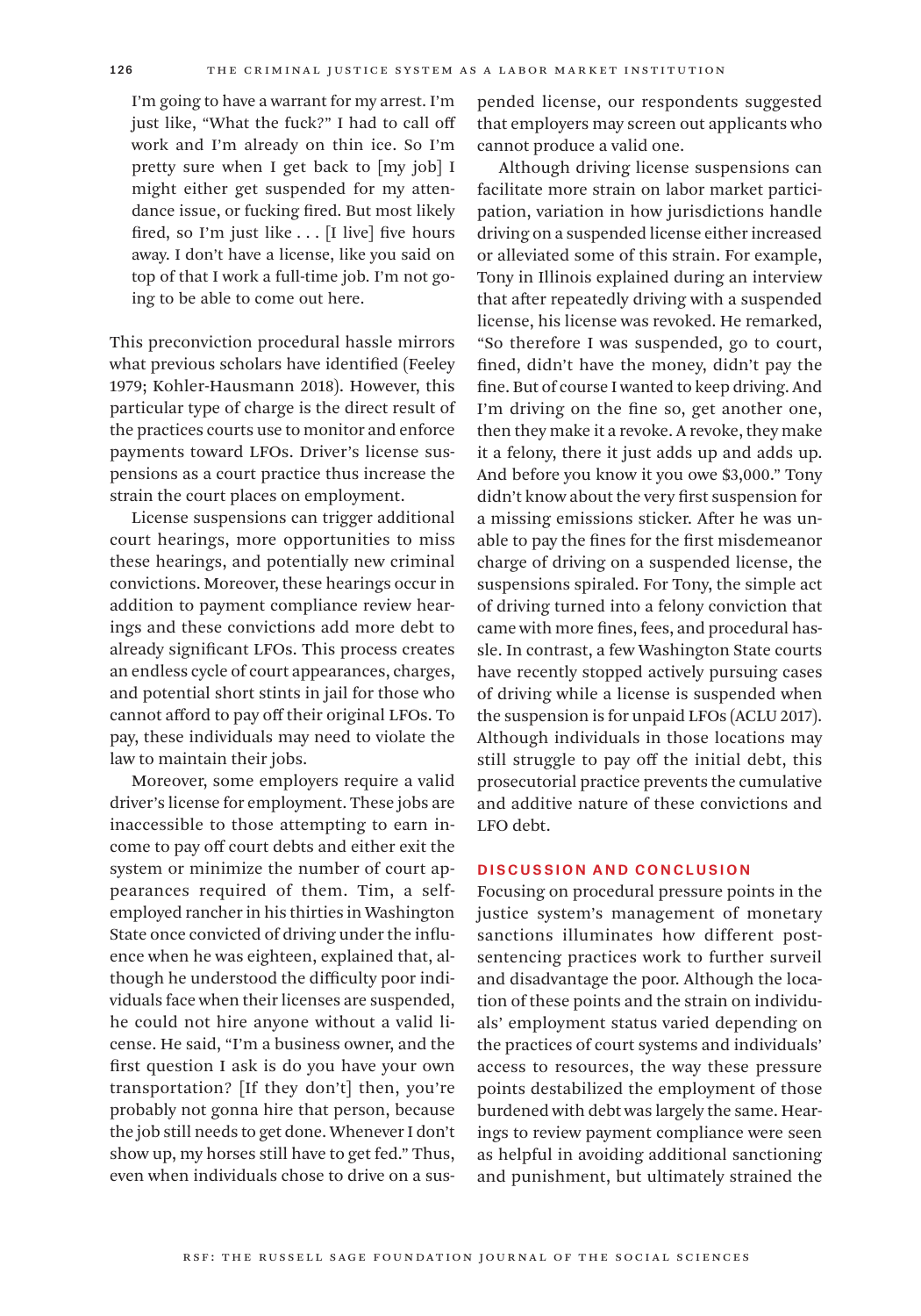ability of wage-workers and those with traditional work schedules to maintain steady employment and earnings essential to paying off LFOs. Failing to appear at these hearings was even more consequential for employment because it often resulted in bench warrants, subsequent arrest, and brief incarceration. Suspended driver licenses for failure to pay only exacerbated this strain given that it made attending court hearings and accessing labor markets more difficult. These mechanisms of compliance ultimately undermined the system's stated goals, in this case debt collection, and ensnared low-income individuals in a perpetual system of court surveillance.

Conceptualizing these procedural pressure points embedded in these court surveillance systems may have important implications for other outcomes of interest to criminal justice scholars and policymakers. The pressure to pay off LFOs to escape court surveillance or elude jail time coupled with the multitude of barriers straining access to formal labor markets may push some to illicit markets. Warrants have been shown to motivate some to exit the formal labor market, where risks of detection are heightened, and toward illegal forms of income (Goffman 2014; Brayne 2014). In addition, the frustrating and transactional nature of these hearings may speak to a perceived lack of procedural justice and undermine desistance from crime (Lind and Tyler 1988; Thibaut and Walker 1975). Finally, the strain of procedural pressure points may vary in important ways by race, ethnicity, gender, and family status. Further research is therefore needed to explore such variation in experiences with monetary sanctions.

Some scholars have argued that monetary sanctions can be a useful tool as an alternative to more severe sanctions such as incarceration or community supervision when LFO amounts are kept to a manageable level for indigent individuals (Brett and Nagrecha 2019; Colgan 2019). Using graduated sanctions or day fines, fines calculated based on an individual's income are one way, advocates argue, that courts

can assess manageable LFO amounts that enable individuals to exit the court system in a reasonable amount of time (Colgan 2018, 2019; Brett and Nagrecha 2019). Further, when used appropriately, restitution in particular allows individuals to repair harm done to victims or their communities. Researchers have found a link between restitution completion and lower recidivism rates for both adults and juveniles, but only when the payment amounts were financially feasible (Outlaw and Ruback 1999; Colgan 2019; Ervin and Schneider 1990; Jacobs and Moore 1994). Additionally, scholars have called for the elimination of court fees that raise revenue for both the government and the court, instead funding the courts through taxes (Brett and Nagrecha 2019).

Broadly and locally, the landscape of the system of monetary sanctions is rapidly changing. In 2018, Illinois's state legislature passed the Criminal and Traffic Assessment Act to create a sliding scale waiver for individuals whose income is up to 400 percent of the poverty line to limit the burden of court costs and fees from criminal offenses. This waiver eliminates court costs for those below the poverty line. Within Washington State, as a result of the judicial outcomes in the *State of Washington v. Blazina* (2013) and *State of Washington v. Ramirez* (2018), courts are mandated to consider present and future ability to pay when assessing LFOs.6 In June 2018, the Washington State legislature implemented a new law barring courts from imposing any nonmandatory financial obligations on indigent defendants and discontinued the use of a 12 percent interest rate added to all delinquent fines and fees. These changes indicate a growing concern over the disproportionate burden monetary sanctions places on the poor, but these laws do not automatically apply to those holding outstanding debt prior to these changes. Even more, these efforts to more seriously consider ability to pay when imposing LFOs do not apply to restitution in either state, to punitive fines in Illinois, and mandatory fees in Washington State. Finally, such discussions and reform efforts rarely consider how the pro-

6. *State of Washington v. Blazina*, 182 Wn.2d at 839 (May 2013); *State of Washington v. Ramirez*, No. 95249–3 (September 2018).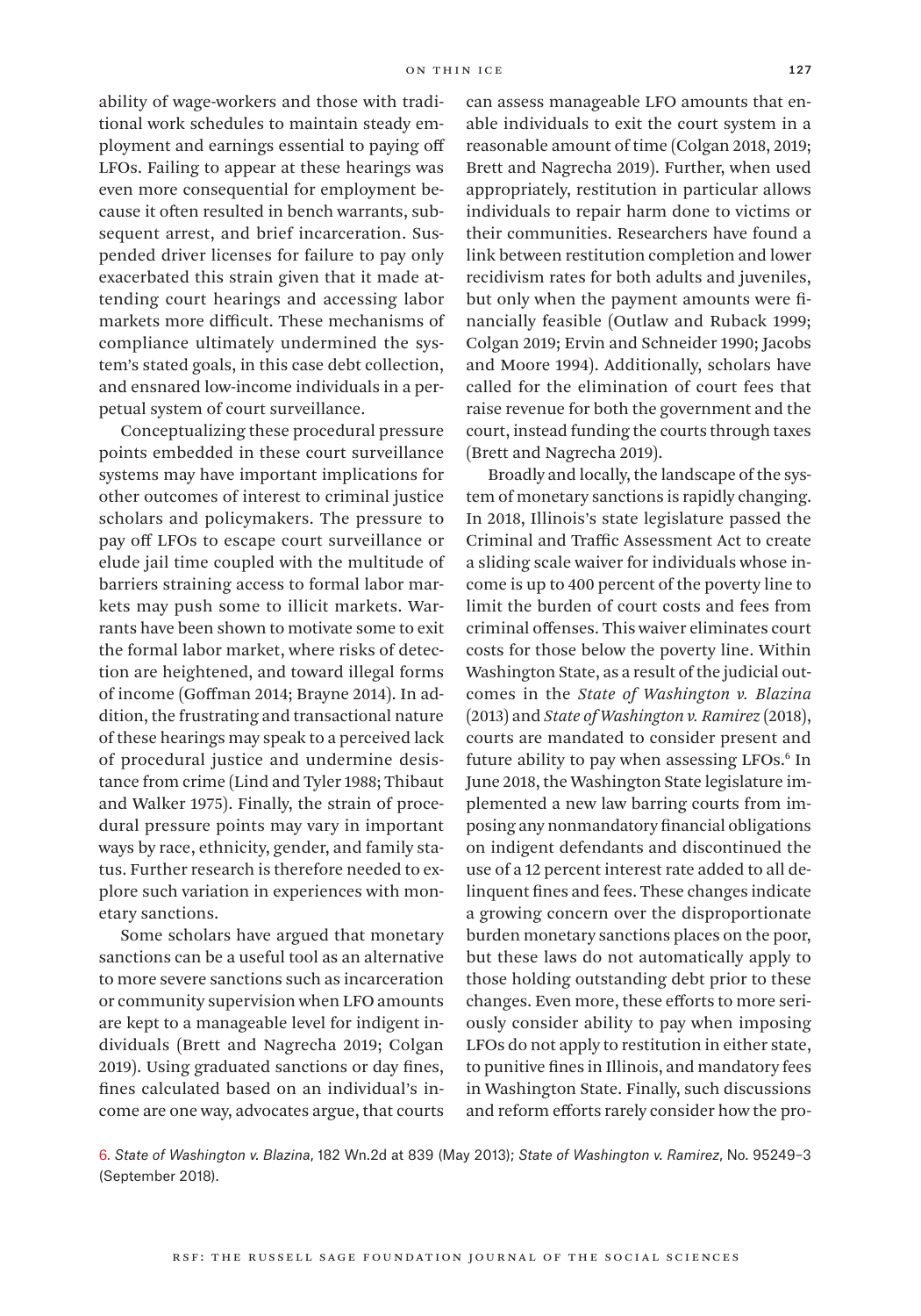cess of managing court debt itself can strain labor market participation and thus further impede individuals' ability to pay.

Although some may argue that holding more frequent payment review hearings enables courts to provide individuals with ample opportunity to make a case for their inability to pay and escape formal sanctioning, we find that these practices are counterproductive and affect people's future ability to pay by straining labor market participation. Advocates recently called for ending the practice of issuing warrants for those who fail to appear at nonpayment review hearings and even eliminating court summons for payment notices and nonpayment review hearings overall (Brett and Nagrecha 2019). Having an informal process or mechanism that allows individuals to check in about their payment compliance and request waivers when financial circumstances change could considerably lessen the strain on individuals who work during the court's operating hours or cannot get to court for other reasons. Further, providing access to attorneys to explain payment compliance can help individuals understand their legal options and advocate on their behalf. Finally, decoupling driver's license suspensions from unpaid LFOs could greatly reduce the cyclical and enduring nature of court debt (Fernandes et al. 2019).

This article highlights the important way courts manage people over time and create a cycle of criminal justice embeddedness. Moving forward, research examining how shifting policies around the system of monetary sanctions shapes the lives of individuals, particularly the poor, needs to pay particular attention to not just the amounts imposed, but also the method used to manage payments. This article also contributes to a larger conversation on court surveillance and labor market experiences of the justice-involved. Through the conceptualization of procedural pressure points, we suggest that there are a multitude of ways the justice system shapes the labor market experience of those entrenched in it; these can often be additive. Even with efforts to decarcerate and to destigmatize criminal records, embedment in inefficient systems laden with procedural pressure points would continue to strain the justice-involved.

#### References

- ACLU. 2017. "Driven to Fail: The High Cost of Washington's Most Ineffective Crime—DWLS III." Seattle: American Civil Liberties Union of Washington.
- Alexander, David, Jan Montgomery, Geoff Hamilton, Darryl Dutton, and Richard Griswold. 1998. "Fines and Restitution: Improvement Needed in How Offenders' Payment Schedules Are Determined: Report to the Chairman, Senate Committee on the Judiciary, and the Chairman, Subcommittee on Crime, House Committee on the Judiciary." GAO/GGD-98–89. Washington: U.S. Government Accountability Office.
- Appleman, Laura I. 2016. "Nickel and Dimed into Incarceration: Cash Register Justice in the Criminal System." *Boston College Law Review* 57(5): 1483.
- Bannon, Alicia, Rebekah Diller, and Mitali Nagrecha. 2010. "Criminal Justice Debt: A Barrier to Reentry." New York: Brennan Center for Justice.
- Beckett, Katherine, and Alexes Harris. 2011. "On Cash and Conviction." *Criminology & Public Policy* 10(3): 509–37.
- Brayne, Sarah. 2014. "Surveillance and System Avoidance: Criminal Justice Contact and Institutional Attachment." *American Sociological Review* 79(3): 367–91.
- Brett, Sharon, and Mitali Nagrecha. 2019. "Proportionate Financial Sanctions: Policy Prescriptions for Judicial Reform." Cambridge, Mass.: Harvard Law School, Criminal Justice Policy Program.
- Cahill, Meagan. 2012. "Focusing on the Individual in Warrant-Clearing Efforts." *Criminology & Public Policy* 11(3): 473–82.
- Carnegie, Jon. 2007. "Driver's License Suspensions, Impacts and Fairness Study." FHWA NJ-2007– 020. New Brunswick: New Jersey Department of Transportation.
- Carnegie, Jon, and Robert Eger III. 2009. "Reasons for Drivers License Suspension, Recidivism and Crash Involvement Among Suspended/Revoked Drivers." Washington, D.C.: American Association of Motor Vehicle Administrators.
- Clear, Todd R. 2009. *Imprisoning Communities: How Mass Incarceration Makes Disadvantaged Neighborhoods Worse*. Oxford: Oxford University Press.
- Colgan, Beth A. 2018. "The Excessive Fines Clause: Challenging the Modern Debtors' Prison." *UCLA Law Review* 65(1): 2.
	- ———. 2019. "Addressing Modern Debtors' Prisons with Graduated Economic Sanctions That De-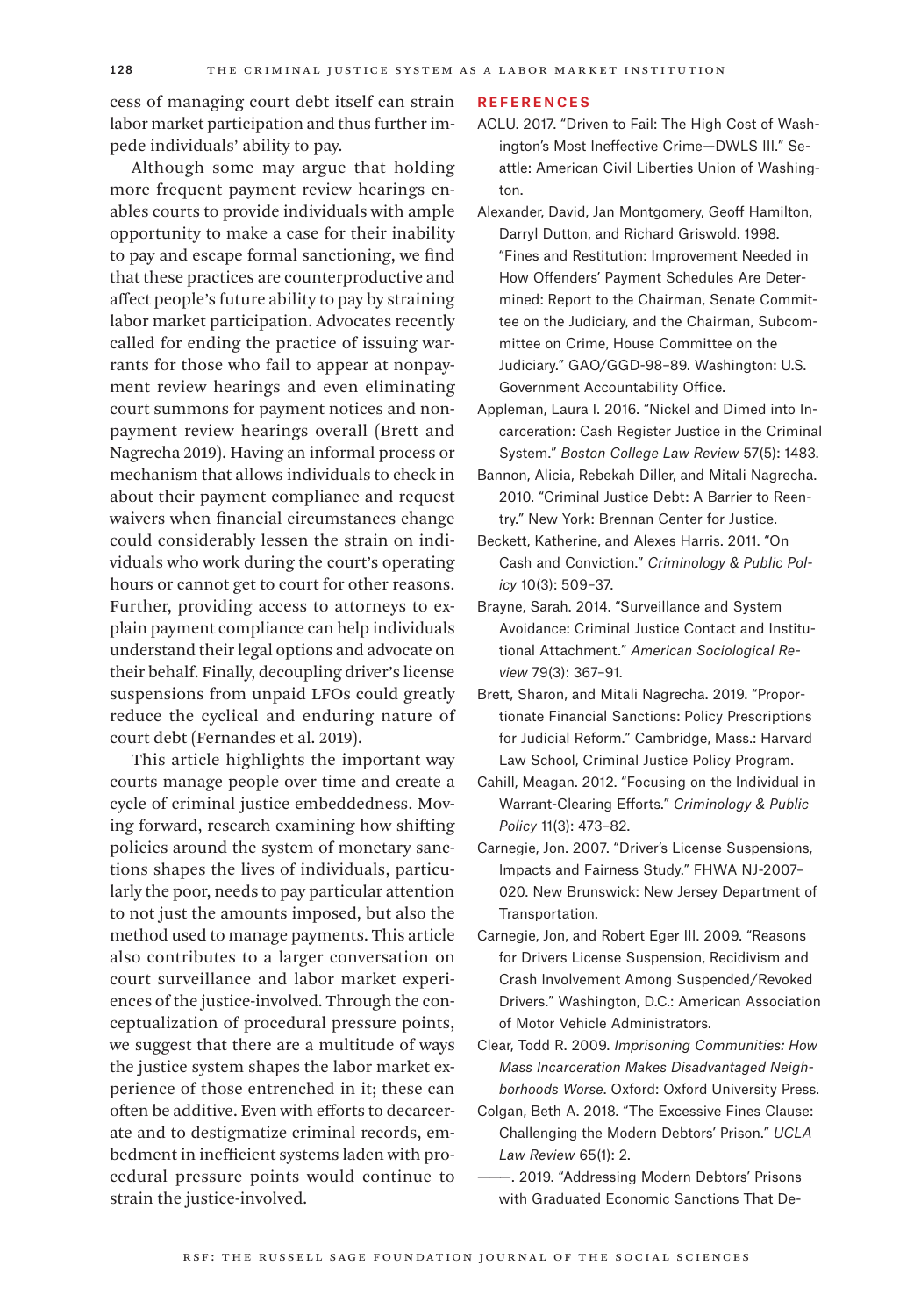pend on Ability to Pay." The Hamilton Project. Washington, D.C.: Brookings Institution.

Cozzolino, Elizabeth. 2018. "Public Assistance, Relationship Context, and Jail for Child Support Debt." *Socius* 4(1): 1–25.

Diller, Rebekah. 2010. "The Hidden Costs of Florida's Criminal Justice Fees." New York: Brennan Center for Justice.

Edelman, Peter. 2017. *Not a Crime to Be Poor: The Criminalization of Poverty in America*. New York: The New Press.

Elliott, Sinikka, and Sarah Bowen. 2018. "Defending Motherhood: Morality, Responsibility, and Double Binds in Feeding Children." *Journal of Marriage and Family* 80(2): 499–520.

Ervin, Laurie, and Anne Schneider. 1990. "Explaining the Effects of Restitution on Offenders: Results from a National Experiment in Juvenile Courts." In *Criminal Justice, Restitution, and Reconciliation*, edited by Joe Hudson and Burt Galaway. Monsey, N.Y.: Criminal Justice Press/Willow Tree Press.

Eubanks, Virginia. 2018. *Automating Inequality: How High-Tech Tools Profile, Police, and Punish the Poor*. New York: St. Martin's Press.

Feeley, Malcolm. 1979. *The Process Is the Punishment: Handling Cases in a Lower Criminal Court*. New York: Russell Sage Foundation.

Fernandes, April, Michele Cadigan, Frank Edwards, and Alexes Harris. 2019. "Monetary Sanctions: A Review of Revenue Generation, Legal Challenges, and Reform." *Law & Social Sciences Review* 15(1): 397–413.

Flannery, Daniel, and Jeff Kretschmar. 2012. "Fugitive Safe Surrender: Program Description, Initial Findings, and Policy Implications." *Criminology & Public Policy* 11(3): 437–59.

Friedman, Brittany, and Mary Pattillo. 2019. "Statutory Inequality: The Logics of Monetary Sanctions in State Law." *RSF: The Russell Sage Foundation Journal of the Social Sciences* 5(1): 174–96. DOI: 10.7758/RSF.2019.5.1.08.

Gilliom, John. 2001. *Overseers of the Poor*. Chicago: University of Chicago Press.

Goffman, Alice. 2014. *On the Run: Fugitive Life in an American City*. Chicago: University of Chicago Press.

Gordon, Margaret A., and Daniel Glaser. 1991. "The Use and Effects of Financial Penalties in Municipal Courts." *Criminology* 29(4): 651–76.

Harding, David J., Jeffrey D. Morenoff, Anh P.

Nguyen, and Shawn D. Bushway. 2017. "Shortand Long-Term Effects of Imprisonment on Future Felony Convictions and Prison Admissions." *Proceedings of the National Academy of Sciences* 114(42): 11103–108.

———. 2018. "Imprisonment and Labor Market Outcomes: Evidence from a Natural Experiment." *American Journal of Sociology* 124(1): 49–110.

Harris, Alexes. 2016. *A Pound of Flesh: Monetary Sanctions as Punishment for the Poor*. New York: Russell Sage Foundation.

Harris, Alexes, Heather Evans, and Katherine Beckett. 2010. "Drawing Blood from Stones: Legal Debt and Social Inequality in the Contemporary United States." *American Journal of Sociology* 115(6): 1753–99.

———. 2011. "Courtesy Stigma and Monetary Sanctions: Toward a Socio-Cultural Theory of Punishment." *American Sociological Review* 76(2): 234– 64.

Harris, Alexes, Beth M. Huebner, Karin D. Martin, Mary Pattillo, Becky Pettit, Sarah Shannon, Bryan L. Sykes, Christopher Uggen, and April Fernandes. 2017. "Monetary Sanctions in the Criminal Justice System." New York: Laura and John Arnold Foundation.

Hillsman, Sally T. 1990. "Fines and Day Fines." *Crime and Justice* 12 (January): 49–98.

Jacobs, Susan, and David C. Moore. 1994. "Successful Restitution as a Predictor of Juvenile Recidivism." *Juvenile and Family Court Journal* 45(1): 3–14.

Kaeble, Danielle, Lauren Glaze, Anastasios Tsoutis, and Todd Minton. 2016. "Correctional Populations in the United States, 2014." NCJ 249513. Washington: U.S. Department of Justice.

Kaiser, Joshua. 2016. "Revealing the Hidden Sentence: How to Add Transparency, Legitimacy, and Purpose to Collateral Punishment Policy." *Harvard Law & Policy Review* 10(1): 123–84.

Kohler-Hausmann, Issa. 2013. "Misdemeanor Justice: Control Without Conviction." *American Journal of Sociology* 119(2): 351–93.

———. 2018. *Misdemeanorland: Criminal Courts and Social Control in an Age of Broken Windows Policing*. Princeton, N.J.: Princeton University Press.

Langton, Lynn, and Matthew Durose. 2013. "Police Behavior During Traffic and Street Stops, 2011." NCJ 242937. Washington: U.S. Department of Justice.

Lind, E. Allan, and Tom R. Tyler. 1988. *The Social*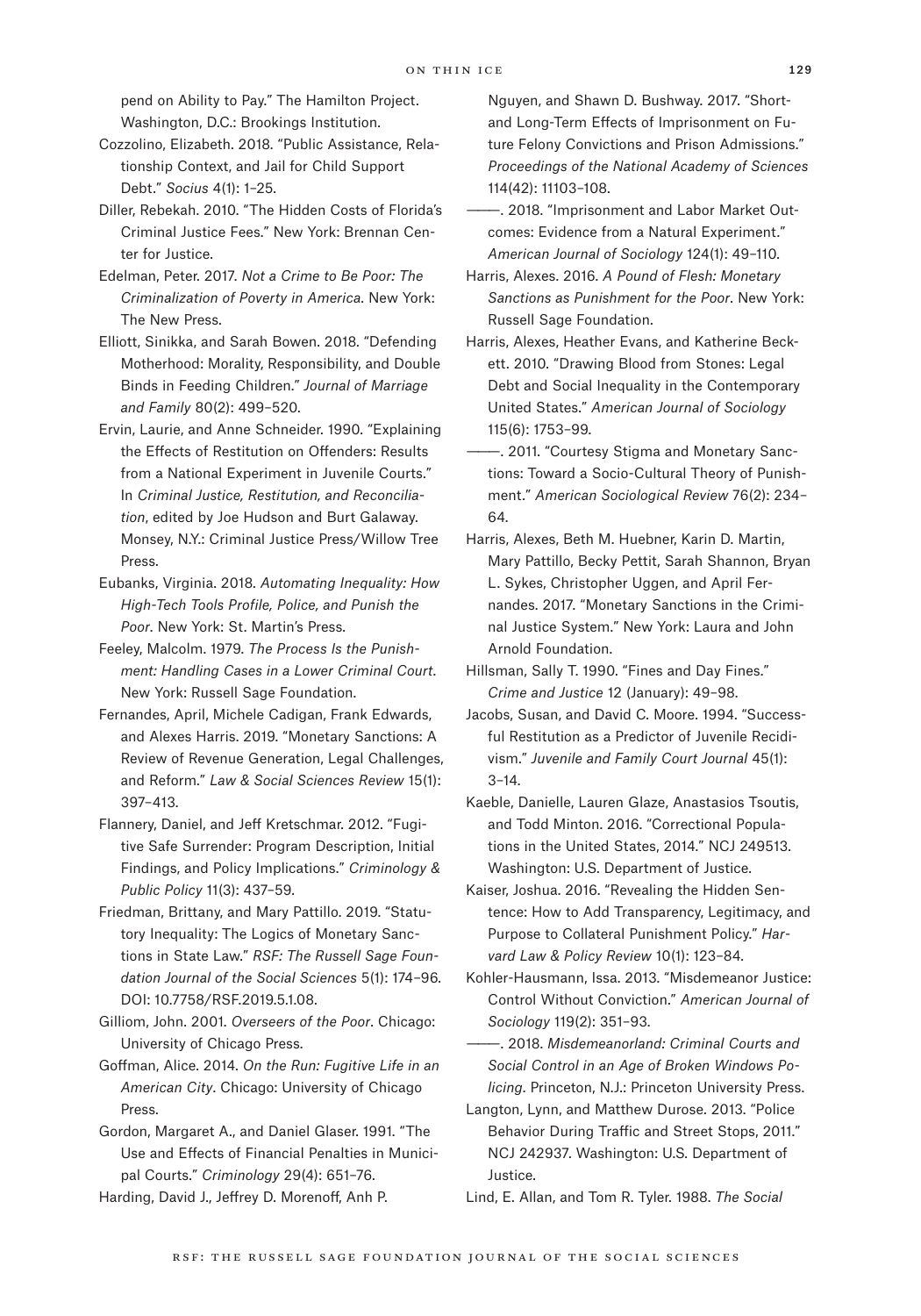*Psychology of Procedural Justice*. New York: Plenum Press.

Luker, Kristin. 2008. *Salsa Dancing into the Social Sciences: Research in an Age of Info-Glut*. Cambridge, Mass: Harvard University Press.

Marsh, Andrea. 2017. "Rethinking Driver's License Suspensions for Nonpayment of Fines and Fees." Williamsburg, Va.: National Center for State Courts.

Martin, Karin D. 2018. "Monetary Myopia: An Examination of Institutional Response to Revenue from Monetary Sanctions for Misdemeanors." *Criminal Justice Policy Review* 29(6–7): 630–62.

Martin, Karin D., Bryan L. Sykes, Sarah Shannon, Frank Edwards, and Alexes Harris. 2018. "Monetary Sanctions: Legal Financial Obligations in US Systems of Justice." *Annual Review of Criminology* 1(1): 471–95.

National Center for Victims of Crime. 2011. "Making Restitution Real: Five Case Studies on Improving Restitution Collection." Washington, D.C.: National Center for Victims of Crime.

National Research Council. 2014. *The Growth of Incarceration in the United States: Exploring Causes and Consequences*. Washington, D.C.: National Academies Press.

Olson, David E., and Gerard F. Ramker. 2001. "Crime Does Not Pay, But Criminals May: Factors Influencing the Imposition and Collection of Probation Fees." *Justice System Journal* 22(1): 29–46.

Outlaw, Maureen C., and R. Barry Ruback. 1999. "Predictors and Outcomes of Victim Restitution Orders." *Justice Quarterly* 16(4): 847–69.

Pager, Devah. 2009. *Marked: Race, Crime, and Finding Work in an Era of Mass Incarceration*, reprint ed. Chicago: University of Chicago Press.

Petersilia, Joan. 2003. *When Prisoners Come Home: Parole and Prisoner Reentry*. Oxford: Oxford University Press.

Phelps, Michelle S. 2013. "The Paradox of Probation: Community Supervision in the Age of Mass Incarceration." *Law & Policy* 35(1–2): 51–80.

Rosenbaum, David, Nicole Hutsell, Alan Tomkins, Brian Bornstein, Mitchel Herian, and Elizabeth Neeley. 2012. "Court Date Reminder Postcards: A Benefit-Cost Analysis of Using Reminder Cards to Reduce Failure to Appear Rates." *Judicature* 95(4): 177–87.

Ruback, R. Barry, and Mark H. Bergstrom. 2006. "Economic Sanctions in Criminal Justice: Purposes, Effects, and Implications." *Criminal Justice and Behavior* 33(2): 242–73.

Ruback, R. Barry, and Jennifer N. Shaffer. 2005. "The Role of Victim-Related Factors in Victim Restitution: A Multi-Method Analysis of Restitution in Pennsylvania." *Law and Human Behavior* 29(6): 657–81.

Schram, Sanford F., Richard C. Fording, and Joe Soss. 2008. "Neo-Liberal Poverty Governance: Race, Place and the Punitive Turn in US Welfare Policy." *Cambridge Journal of Regions, Economy and Society* 1(1): 17–36.

Seim, Josh. 2017. "The Ambulance: Toward a Labor Theory of Poverty Governance." *American Sociological Review* 82(3): 451–75.

Seim, Josh, and David J. Harding. 2020. "Parolefare: Post-prison Supervision and Low-Wage Work." *RSF: The Russell Sage Foundation Journal of the Social Sciences* 6(1): 173–95. DOI: 10.7758/RSF. 2020.6.1.08.

Simon, Jonathan. 1993. *Poor Discipline: Parole and the Social Control of the Underclass, 1890–1990*. Chicago: University of Chicago.

Soss, Joe, Richard C. Fording, and Sanford F. Schram. 2011. *Disciplining the Poor: Neoliberal Paternalism and the Persistent Power of Race*. Chicago: University of Chicago Press.

Thibaut, John W., and Laurens Walker. 1975. *Procedural Justice: A Psychological Analysis*. Hillsdale, N.J.: Lawrence Erlbaum.

Travis, Jeremy. 2005. *But They All Come Back: Facing the Challenges of Prisoner Reentry*. Washington, D.C.: The Urban Institute.

Uggen, Christopher, Mike Vuolo, Sarah Lageson, Ebony Ruhland, and Hilary K. Whitham. 2014. "The Edge of Stigma: An Experimental Audit of the Effects of Low-Level Criminal Records on Employment." *Criminology* 52(4): 627–54.

Vanhaelemeesch, Delphine, Tom Vander Beken, and Stijn Vandevelde. 2014. "Punishment at Home: Offenders' Experiences with Electronic Monitoring." *European Journal of Criminology* 11(3): 273– 87.

Wacquant, Loïc. 2001. "The Penalisation of Poverty and the Rise of Neo-Liberalism." *European Journal on Criminal Policy and Research* 9(4): 401–12.

Wakefield, Sara, and Christopher Uggen. 2010. "Incarceration and Stratification." *Annual Review of Sociology* 36(1): 387–406.

Warner, Cody, Joshua Kaiser, and Jason N. Houle.